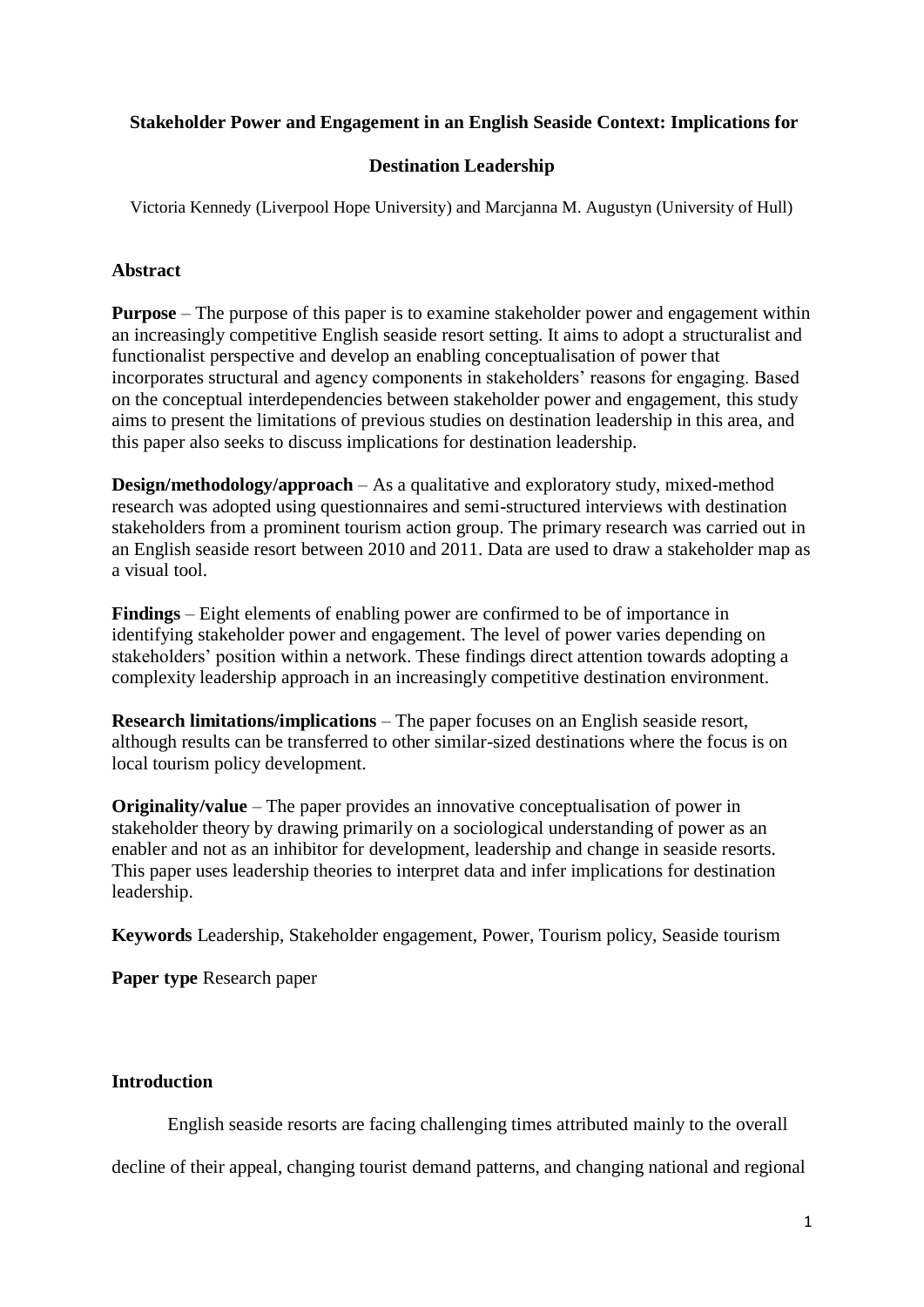tourism structures and support mechanisms (Agarwal, 2002; Beatty and Fothergill, 2003; Gale, 2005; Dinan *et al.*, 2011). Since seaside resorts are often economically dependent on tourism through historical development (Beatty *et al.*, 2010), addressing these problems is paramount to ensuring socio-economic prosperity of seaside resorts. Consistent with the contingency theory, among several aspects of adapting to this new competitive landscape (that include acquiring new knowledge, innovation, and adopting new patterns of behaviour), a consideration of destination leadership is central to developing local tourism policies that can address the challenges presented by the changing destination environments. Indeed, prominent organisational change scholars (e.g. Kanter, 1983; Kotter, 1995; Adair, 2002; Heifetz *et al.*, 2009) argue that since change is a human process, appropriate leadership is crucial to successful transformation. Similarly, tourism scholars (e.g. Reed, 1997; Go and Gover, 2000; Sheehan and Ritchie, 2005; Varra *et al.*, 2012) stress that appropriate leadership is essential in destination planning and management, due to the heterogeneity and complexity of destination stakeholder relations.

Recent studies advocate a collaborative approach to local tourism policy making and recognize the importance of stakeholder engagement (i.e. the different means of stakeholder contribution to tourism policy development) (Svensson, 2005; Timur and Getz, 2008; Kimbu and Ngoasong, 2013). Little is known, however, which leadership approaches could be adopted within this context to secure a prosperous future of tourism destinations. Indeed, our literature review indicates that there are only a few in-depth studies that analyse destination leadership, all of which focus on destination management organisations as destination leaders. While some studies provide interesting insights into aspects of transactional leadership (Haven‐Tang and Jones, 2012) or servant leadership (Varra *et al.,* 2012) within the context of tourism destinations, organisational leadership literature draws attention to investigating the viability of adopting other leadership approaches within specific contexts of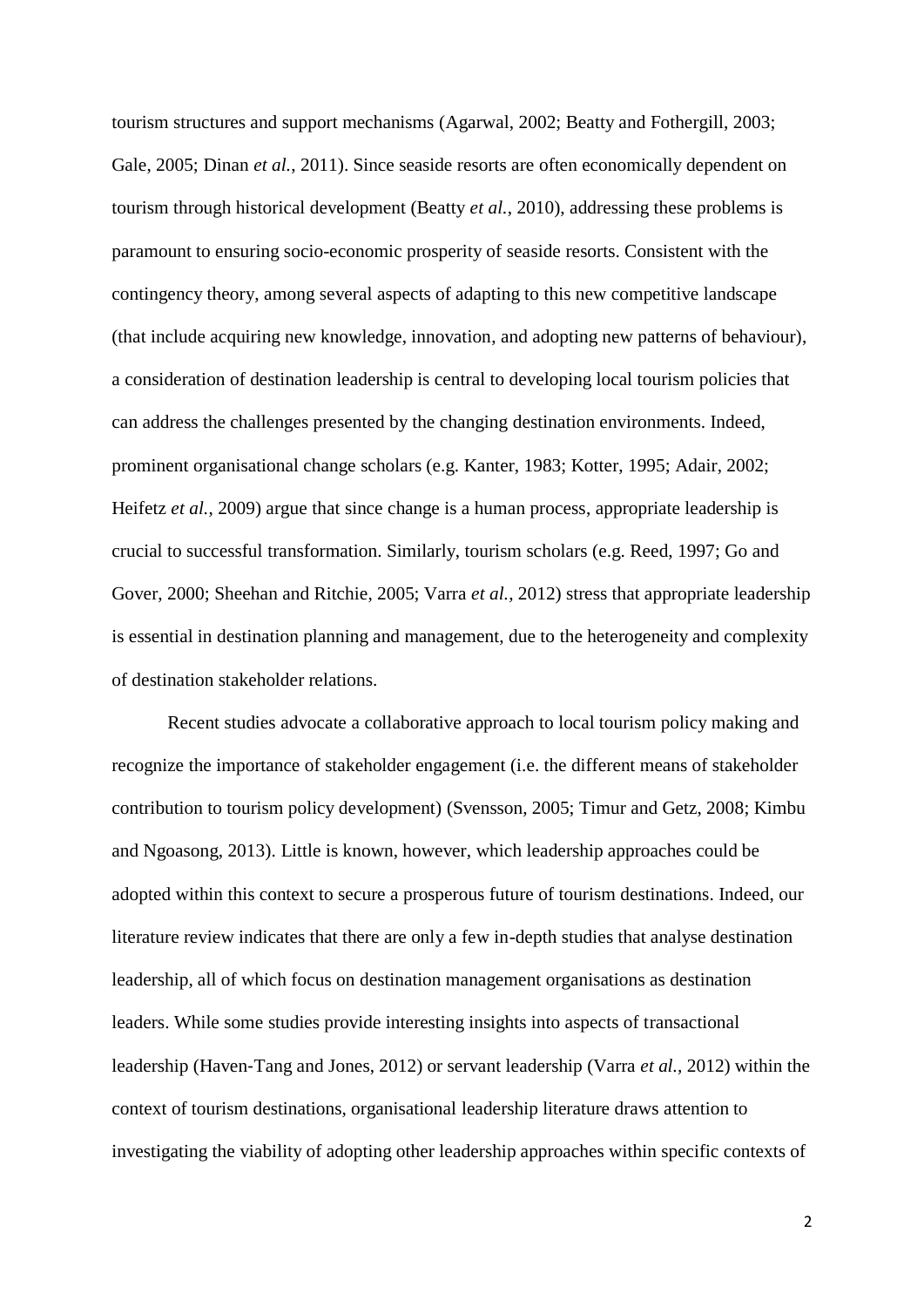tourism destinations. In order to deduce whether a particular leadership approach is relevant to these contexts, it is necessary to understand power relationships and stakeholder engagement within a specific destination. Indeed, several authors argue that power and leadership are related concepts in that leadership, being associated with processes of influencing others towards achieving common purpose, can be determined by the power relationships that exist between leaders and followers (Burns, 1978; Northouse, 2004; Kotter, 2007; Haven‐Tang and Jones, 2012). With this context, Carmo (2011) states that "leadership expresses a relation of influence, a kind of 'influencing power', and typically it is supposed to be associated to (the holders of) certain positions, within organizations". Burns (1978) argues, however, that leaders are particular type of power holders and stresses the importance of engaging people.

Given the conceptual interdependencies between power, engagement and leadership and the limitations of previous studies on destination leadership, this paper examines stakeholder power and engagement and their implications for destination leadership within an increasingly competitive English seaside resort setting. It adopts structuralist and functionalist perspectives and advocates a positive, enabling conceptualisation of stakeholder power based on the notions of Foucault and Arendt (Foucault, 1980a, 1980b, Arendt, 1970, 1998, Allen, 2003).

#### **Stakeholder Power and Engagement**

Viewed primarily from spatial and institutional perspectives (Reed, 1997; Sheehan and Ritchie, 2005; Bramwell and Meyer, 2007; Byrd, 2007, Stevenson *et al.*, 2008), prior research on destination power relationships have mainly adopted resource dependence and exchange perspectives (see for example, Doorne, 1998; Dredge and Jenkins, 2003; Treuren and Lane, 2003; Pforr, 2006; Anastasiadou, 2008; Beritelli and Laesser, 2011) and rarely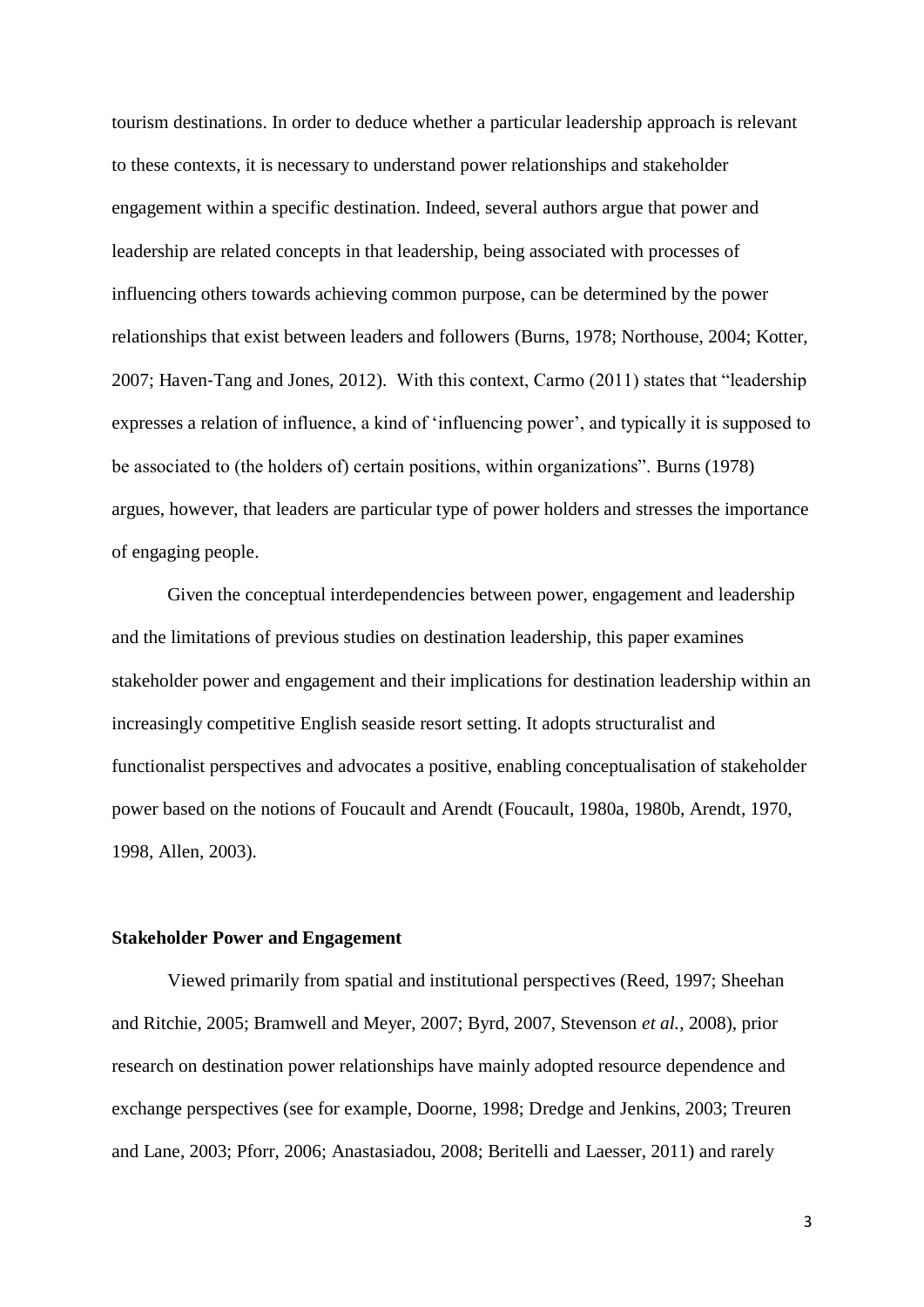considered human and social aspects of stakeholder interaction, influence and engagement with local tourism policy development.

The resource dependence perspective proposes that power emanates from controlling resources that are needed to pursue certain goals (Pfeffer, 1981). This traditional pluralist perspective considers power as being an oppressing and negative entity influencing individuals (Mitchell *et al.*, 1997), where "A has power over B to the extent that he can get B to do something B would otherwise not do" (Dahl, 1957, p. 202-203). Two key assumptions are implicit in this conception: that power can be possessed, and that power is regarded as a commodity that individuals can acquire, exchange, share or delegate away (Kearins, 1996). A primary interpretation is that power is a fixed and static relationship with one actor exerting pressure over another, often associated with resource control in a network (Rowley, 1997). This traditional perspective can be attributed to a structuralist conception with a focus on structural factors set within a system of values and beliefs, making power a reified construct exercised by structures rather than individuals (Parsons, 1968, Kearins, 1996).

Such a conceptualisation of power gives little consideration to social aspects of stakeholder interactions and relationships, attributed to functionalism that refers to the intention of individuals to engage and their actual behaviour in this context (Kearins, 1996). From a tourism perspective, functionalist approaches are relevant as they can denote how the tourism system operates, but also fail to adequately identify the factors that structure and inform it. To address this shortcoming, functionalist approaches need to be supported by structuralism taking greater consideration of the factors that inform the tourism system and explain its dynamics (Dann and Cohen, 1991). Using therefore a structuralist and functionalist perspectives, and based on the notions of Foucault and Arendt (Foucault, 1980a, 1980b, Arendt, 1970, 1998, Allen, 2003), this paper advocates a positive, enabling conceptualisation of stakeholder power that is viewed as an empowerment of individuals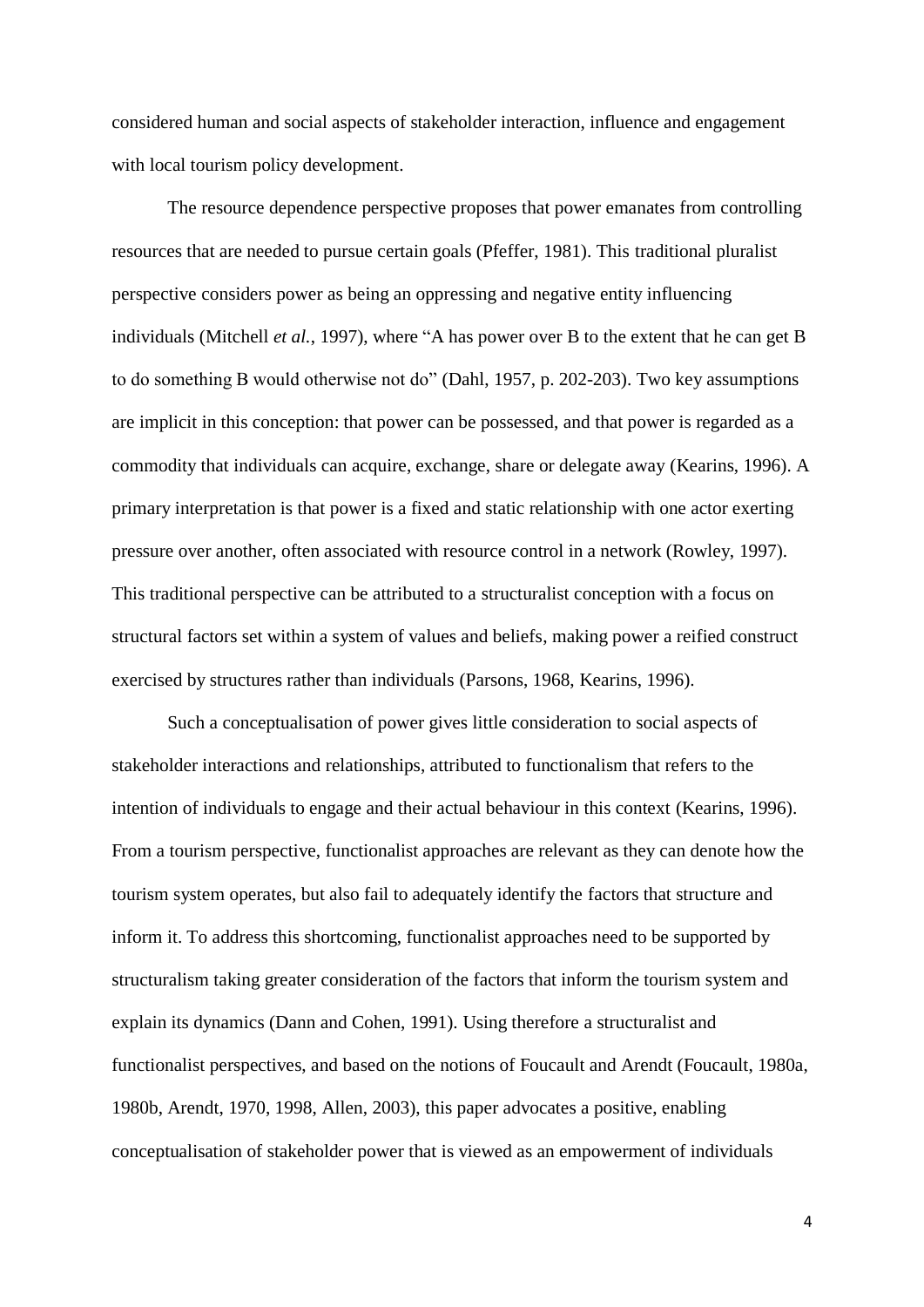rather than an oppressive power where one individual influences another in a negative fashion. Inherent in an enabling power conceptualisation is the recognition of interrelatedness of stakeholders and their embeddedness within their environments and social networks as seen from both structuralist and functionalist perspectives (Granovetter, 1985).

## *Eight elements of enabling power*

A review of literature in the areas of stakeholder theory, Foucault and Arendt's discussion on power, as well as structure and agency, indicates that enabling power can be conceptualised in terms of eight different, yet complementary and interlinked elements: stakeholder role sets, stakeholder salience, associative relationships, structure, subjectivity, agency, social relations, and visibility.

Informed by their job, education, social relations and interests (business and personal), every individual stakeholder can be a member of several stakeholder groups (Freeman, 1984). These groups may potentially have different interests at heart and varying foci, causing conflict when stakeholders are facing competing roles. Such stakeholder *role sets* are unique to every stakeholder and influence their behaviour. They also determine *stakeholder salience*, as perceived by others, which is informed by the type of relationship a stakeholder has with others. Interesting for this paper is the concept of *associative relationships* of stakeholders denoting the interests of stakeholders and their motivation to engage or get involved. Swedberg (2005) identifies three types of associative relationships: 1) market exchange (compromise between opposed interests); 2) *Zweckverein* (instrumental associations based on material interests); 3) *Gesinnungsverein* (associations devoted to a cause). The type of associative relationship is informed not only by the previously mentioned factors of stakeholder role sets and stakeholder saliency but also by structure, subjectivity, agency, social relations and visibility. *Structure,* defined as a pre-existing social structure that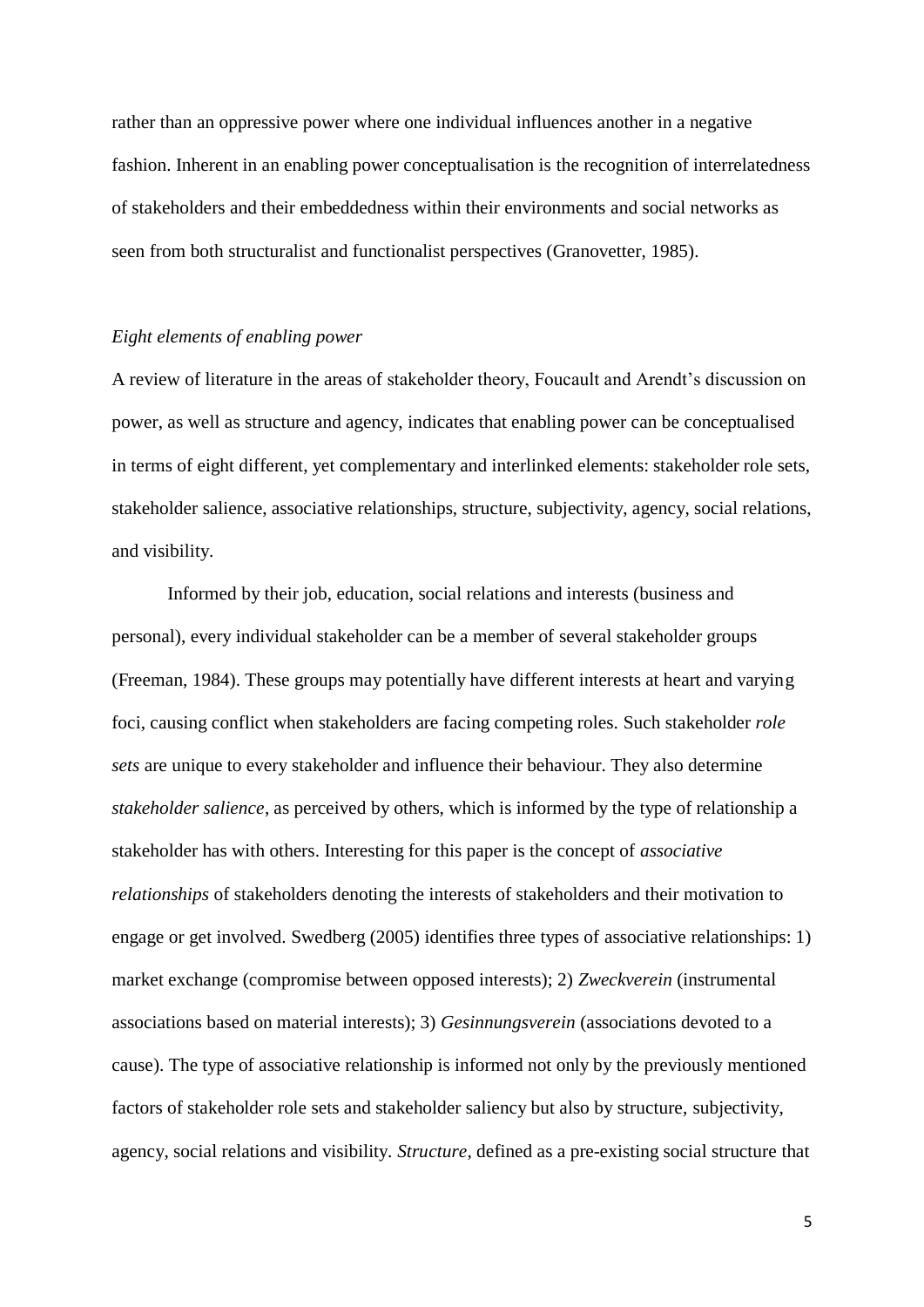one is born into and surrounded by in everyday life, is largely undetected by an individual (Bourdieu and Wacquant, 1992; Thiele, 1997). Such social structures are to a certain extent static in that an individual does not have the immediate ability to change these social structures readily, though this can be achieved over a period of time and sustained action. Although social network analysis *per se* was not conducted for the purpose of this paper, a more detailed discussion on the dynamics of social networks and stakeholder relationships can be found in the literature (e.g. Scott et al., 2008, Del Chiappa and Presenza, 2013). Foucault's (1980b) notion of *subjectivity* provides further insight into an individual's position, where individuals are embedded in social relations by being a subject whilst at the same time being in a position to influence this subjectivity (Allen, 2003). A premise for subjectivity is *agency* which is defined as an individuals' capacity to act (Sibeon, 1999) denoting that, within the constraints of the social structures they are embedded in, individuals have the ability to create something new. Agency and structure in the context of an enabling conceptualisation of power is dialectical where primacy cannot be given to one approach over the other. The embeddedness of stakeholders is further defined by their *social relations* (relationships one has with other tourism stakeholders). As a final element of an enabling power, *visibility* of stakeholders gives an insight to an individual's interaction and engagement with others, providing a platform for considering visible as well as non-visible participation or engagement in seaside tourism.

This paper argues that stakeholder power is made up of all or a combination of all these elements. While individually each element is limited in conceptualising stakeholder power, collectively there is scope to consider a comprehensive and encompassing enabling interpretation of stakeholder power and engagement in an English seaside tourism context. Given the above considerations, for the purpose of this paper, *power* is defined as the ability of a person or group (e.g. stakeholders within a network) to influence tourism policy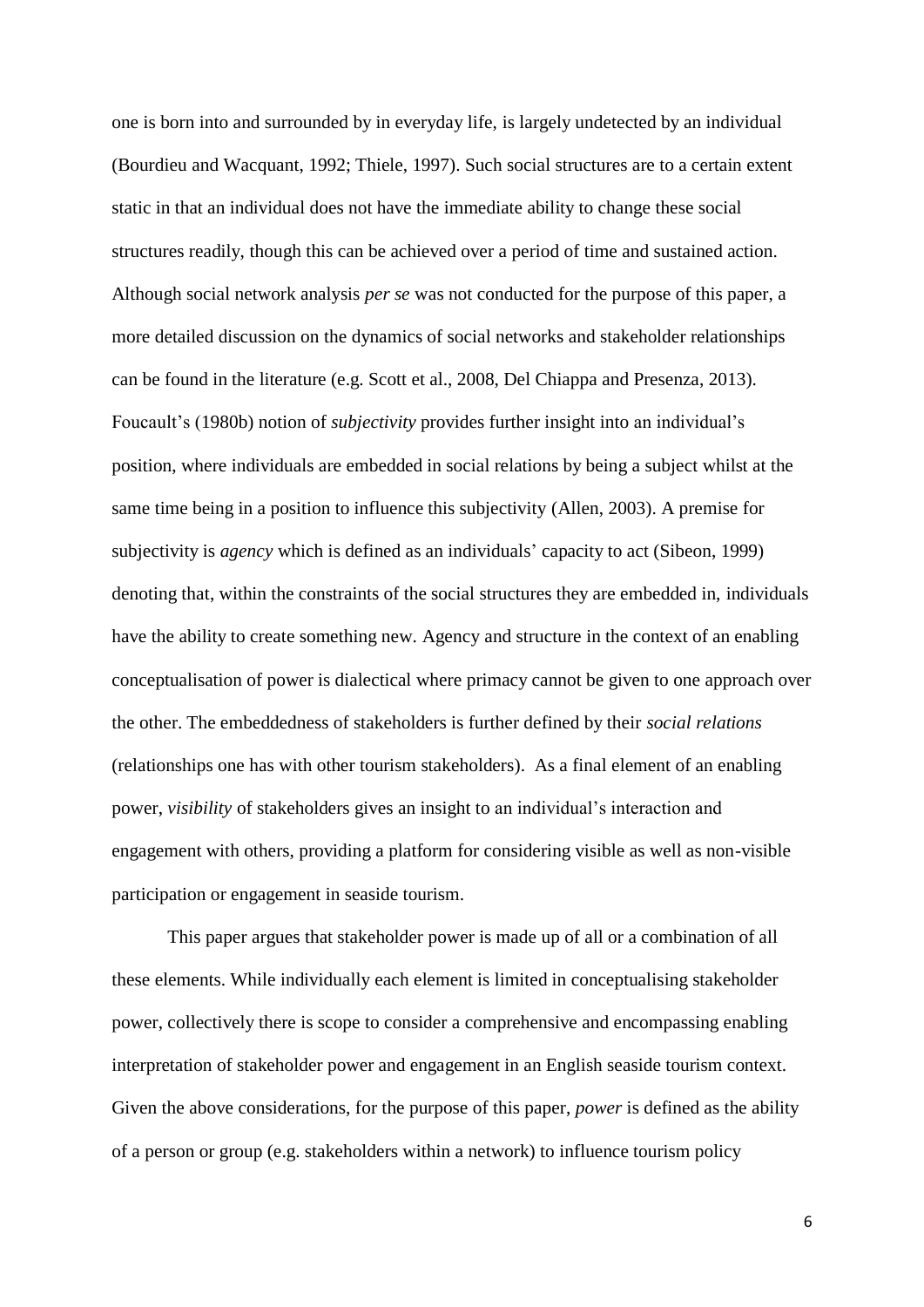development in a resort, while *stakeholder engagement* refers to different means of stakeholder contribution to tourism policy development, including direct physical attendance at meetings, their contributions to meetings by email, telephone, or other means of communication should physical attendance not be possible, and general involvement in tourism policy development.

#### **Tourism Destination Leadership**

Tourism literature emphasises the need for effective destination leadership in improving destination performance (e.g. Wilson *et al.*, 2001; Pechlaner and Tschurtschenthaler, 2003; Powell, *et al.*, 2009; Wang, *et al.*, 2011; Ottenbacher and Harrington, 2013). There are, however, few studies that consider destination leadership in greater depth, particularly when compared with the number of studies that analyse destination management and governance. Our search for papers that include terms of "destination" and "leadership" within academic journal abstracts of five databases (Science Direct, EBSCO, Emerald, SwetsWise and Taylor and Francis Online) has returned only 19 relevant papers while a search for papers on "destination" and "management" in the same databases has returned in excess of 500 relevant papers.

Although our understanding of destination management and governance can provide some insights into destination leadership, eminent leadership scholars distinguish between the concepts of "management" and "leadership". In his seminal article and a book of the same title, *What Leaders Really Do,* John P. Kotter (1990, 1999) argues that while management and leadership are complementary systems of action, they differ in that "management is about coping with complexity" (by bringing order and consistency to organisational activities through planning, organising, and controlling) and "leadership is about coping with change" (by setting a vision and inspiring people) (Kotter, 1990, p.104).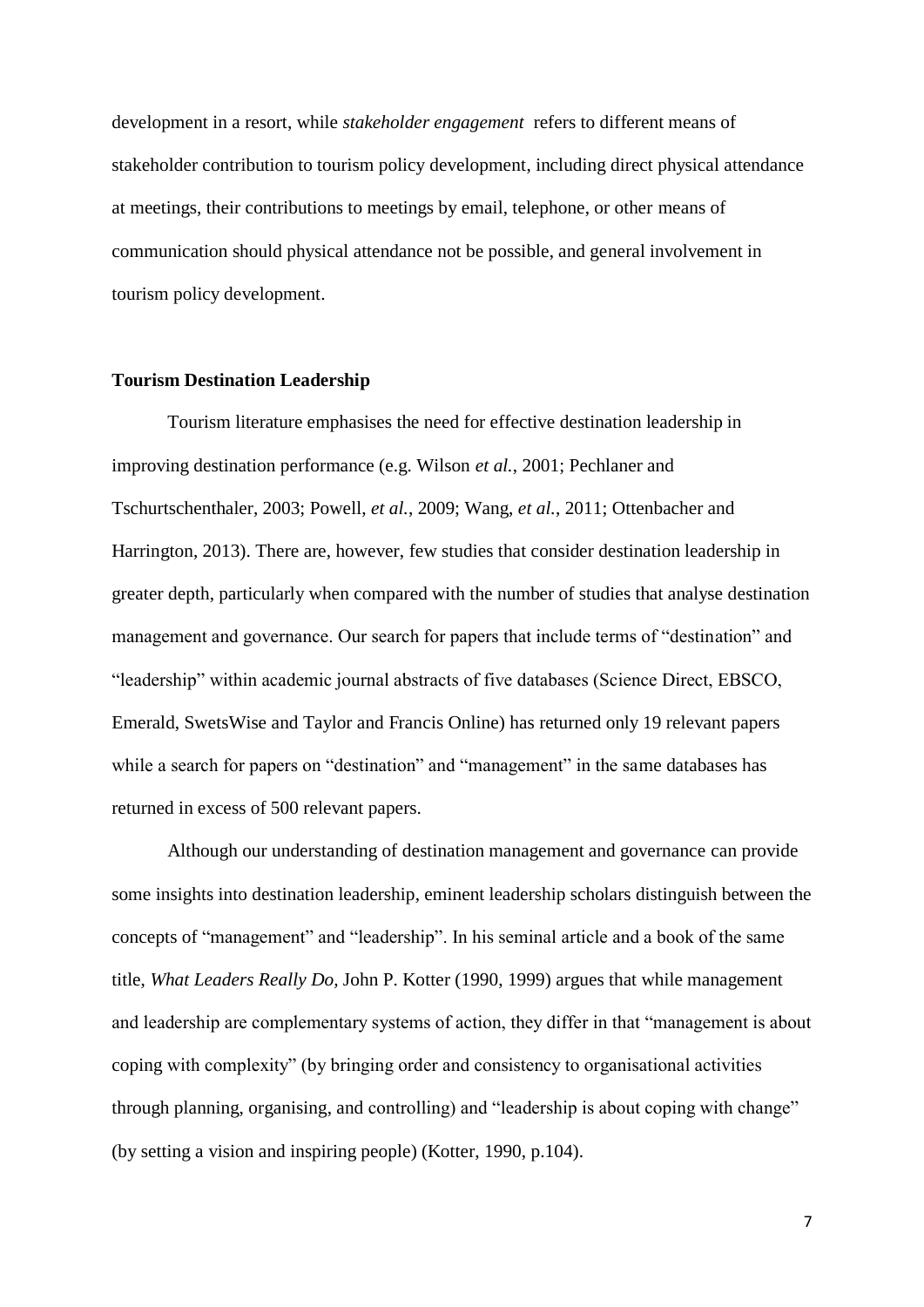This perspective on management and leadership is particularly relevant to the context of this study (i.e. an English seaside resort that needs to adapt to the changing business environment) as it emphasises the importance of effective leadership in achieving change and the importance of power and empowerment that are essential to leading change (Kotter, 1995, 2007). However, leadership literature emphasises that leadership approaches have to be carefully chosen as their effectiveness depends on a range of variables including the source and type of power, the relations with the followers and situational factors (see for example Tannenbaum and Schmidt's (1958) Leadership Continuum Theory, Fiedler's (1967) Leadership Contingency Model, and Hersey and Blanchard's (1969, 1977) Situational Leadership Theory).

Consistent with this view, Burns' (1978) distinction between transactional and transformational leadership (first applied in organisational leadership context by Bass, 1985), is of particular relevance to the focus of this study. Indeed, the resource-driven transactional leadership assumes that the purpose of interaction between leaders and followers is an exchange of valued things. Here, possession of resources constitutes the major source of influencing power. In contrast, the value-driven transformational leadership assumes that individuals transcend their own self-interest and *engage* with others to pursue common goals that satisfy their higher level intrinsic needs. Here, "power bases are linked not as counterweights, but as mutual support for common purpose" (Burns, 1978, 20).

Although transformational leadership is frequently associated with charismatic individuals who bring about effective change (Bass, 1985; Den Hartog *et al.,* 1999; Knippenberg and Sitkin, 2013), recent organisational leadership literature directs our attention to socially constructed forms of shared leadership that could provide viable alternatives to the individual transformational leadership. According to Pearce (2004) and Evaggelia and Vitta (2012) shared leadership, embedded in a specific context, is a dynamic,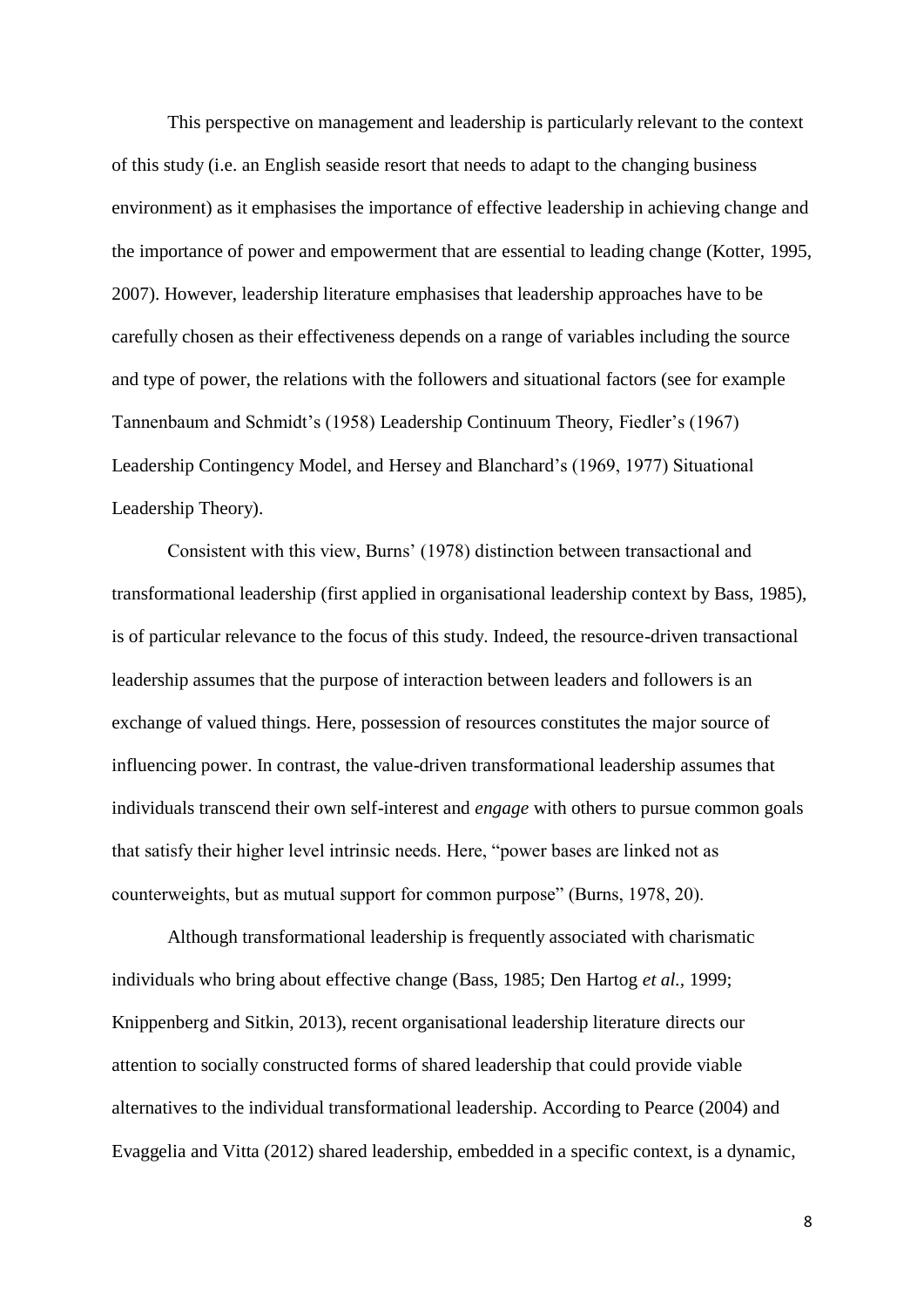interactive process that *engages* all members of a group in concurrent reciprocal influence processes. The main types of socially constructed forms of shared leadership include shared transformational leadership (Hallinger, 2003; Briggs, 2005; Locke, 2007), complexity leadership (Uhl-Bien *et al.*, 2007; Onyx and Leonard, 2010), network leadership (Balkundi and Kilduff, 2006), and distributed leadership (Bennett *et al.*, 2003).

Since the choice of an appropriate destination leadership approach is determined by situational factors, this paper examines stakeholder power and engagement within an increasingly competitive English seaside resort setting and discusses implications for destination leadership.

### **Methodology**

Based on an intermediate philosophical position of being structuralist as well as functionalist, the study is based on a mixed-method research approach (Woolley, 2009) that uses a questionnaire and semi-structured interviews for data collection. It is designed to be an exploratory and qualitative study seeking to examine stakeholder power and engagement within an English seaside resort setting whilst also exploring implications for destination leadership.

This study focuses on Scarborough, the first English seaside resort and administrative centre for the Borough of Scarborough that covers an area of around 330 square miles, has 43 miles of coastline and includes three principal towns: Scarborough, Whitby and Filey (Scarborough Borough Council, 2004; Audit Commission, 2009). Scarborough town is the largest centre of population within the Borough with an estimated resident population of 51,660 (North Yorkshire County Council, 2010).

Like many England's seaside resorts, Scarborough has faced tough challenges over the last couple of decades. Declining tourist numbers and an overall decline of the resort have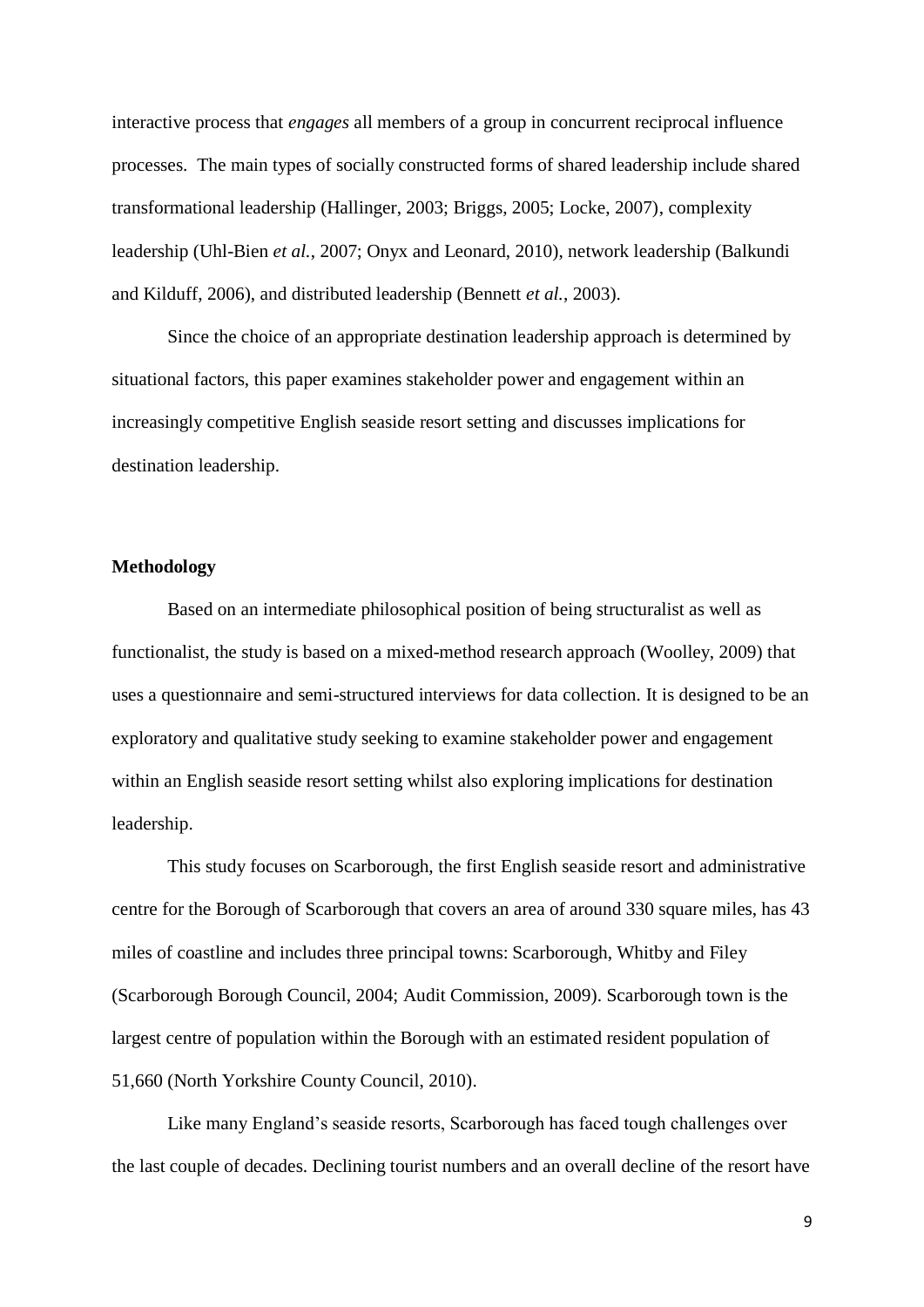resulted in Scarborough adopting regeneration strategies, mainly funded and guided by Yorkshire Forward, the area's Regional Development Agency (RDA) in the 2000s. However, coastal tourism is still a large part of the local, regional and national economy in the UK. For Scarborough Borough this equates to approximately 7.5 million visitors annually with an estimated spend of £300m per year (Welcome to Yorkshire, 2011). The disbanding of the RDAs has impacted upon how tourism is organised and the introduction of the new Local Enterprise Partnerships (LEP) sees Scarborough as part of the York and North Yorkshire region. Scarborough Borough Council would now have links with the East Riding and Hull LEP to take forward a regeneration package which focuses on the coast (York and North Yorkshire LEP, 2010). Unlike in other popular seaside resorts, there is no dedicated Destination Management Organisation (DMO) in Scarborough. Historically, tourism development was a public sector concern managed by Scarborough Borough Council, although with the shifts in funding allocations, the disbanding of the RDAs and general budget cuts, tourism was moved towards a more regional level and is now a concern for the Local Enterprise Partnerships.

For the purpose of this study, data was collected between July 2010 and April 2011 using members of the Scarborough Forum for Tourism (an action group formed in 1995 under the Town Team of Scarborough Borough Council) as the sample population. The Forum brings together various tourism and tourism related businesses and looks at tourism as a whole in Scarborough. Initially a paid membership group, the Forum is now free and open to the public and it is run by volunteers who are active in the community based on their personal or business interest in Scarborough tourism.

Data collection followed a sequential mixed design, where quantitative and qualitative strands followed in a chronological order, building upon each other and providing scope to evolve and change as the research progressed (Teddlie and Tashakkori, 2009).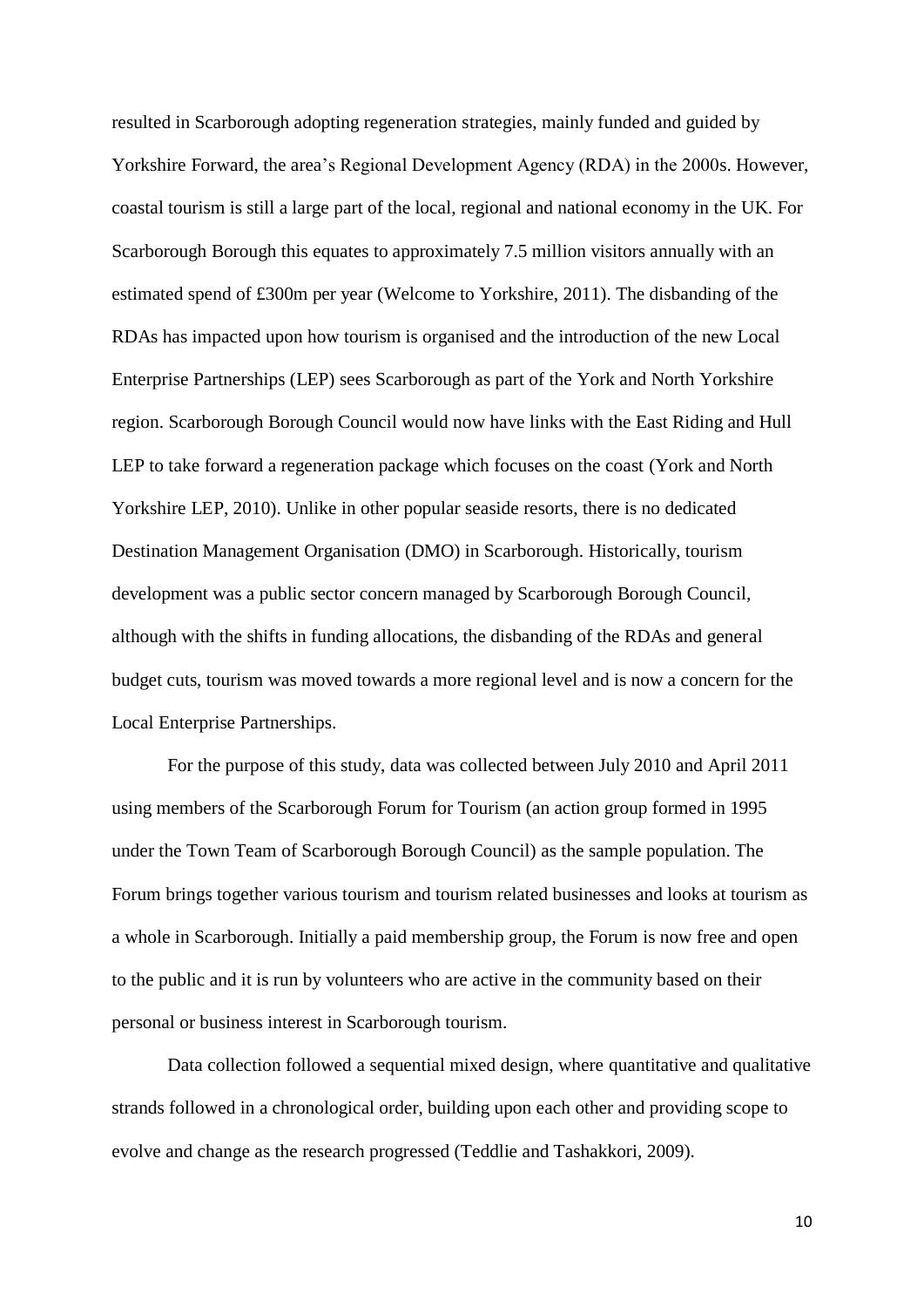A self-administered online questionnaire was emailed to all Scarborough Forum for Tourism members in July 2010 using a census approach, counting all elements of a population (167 respondents) (Cooper and Schindler, 2001). This generated 37 useable responses. The questionnaire comprised 40 questions, including six routing or filter questions designed to further explore contextual questions and to minimise confusion for respondents if a particular question did not apply to them (Finn et al., 2000). The aim of this study guided the selection of questions. The questionnaire was structured around the eight elements of enabling power. A mix of attitudinal, open ended and contextual closed questions were used. Open ended questions, such as (Q2) *Why do you attend Forum for Tourism meetings?* and (Q15) *Who do you think is responsible for tourism development in Scarborough?*, were used to gain respondent's opinion of a particular area of concern (i.e.  $Q2$  = social relations,  $Q15$  = stakeholder salience) and a deeper insight into their relationships. Scaled, attitudinal questions followed a seven-point Likert scale (Lehmann and Hulbert, 1972; May, 2001) and tested a series of attitudes concerning stakeholder power and engagement in a seaside resort setting. Example attitudinal questions include: (Q10) *How important is it that you know the people who attend the Forum?* ( $1 = \text{very important}$ ,  $7 = \text{very unimportant}$ ) ( $Q10 =$ associative relationships), and (Q21) *How valued do you feel your contribution is to the Forum?* ( $1 = very$  *valued,*  $7 = very$  *unvalued* ( $Q21 =$  stakeholder role sets). Other attitudinal questions asked respondents to rate their agreement with a number of statements: (Q9) *It is expected of me to show an interest in the Forum. (1 = strongly agree, 7 = strongly disagree)* (Q9 = subjectivity). The questionnaire also included a section dedicated to demographics.

Following the questionnaire data analysis, 13 semi-structured telephone interviews were conducted in April 2011 using snowball-sampling that followed its course until no new names were mentioned by respondents and the data converged (Patton, 2002). The interviews were non-standardised and semi-structured with open-ended questions, allowing for an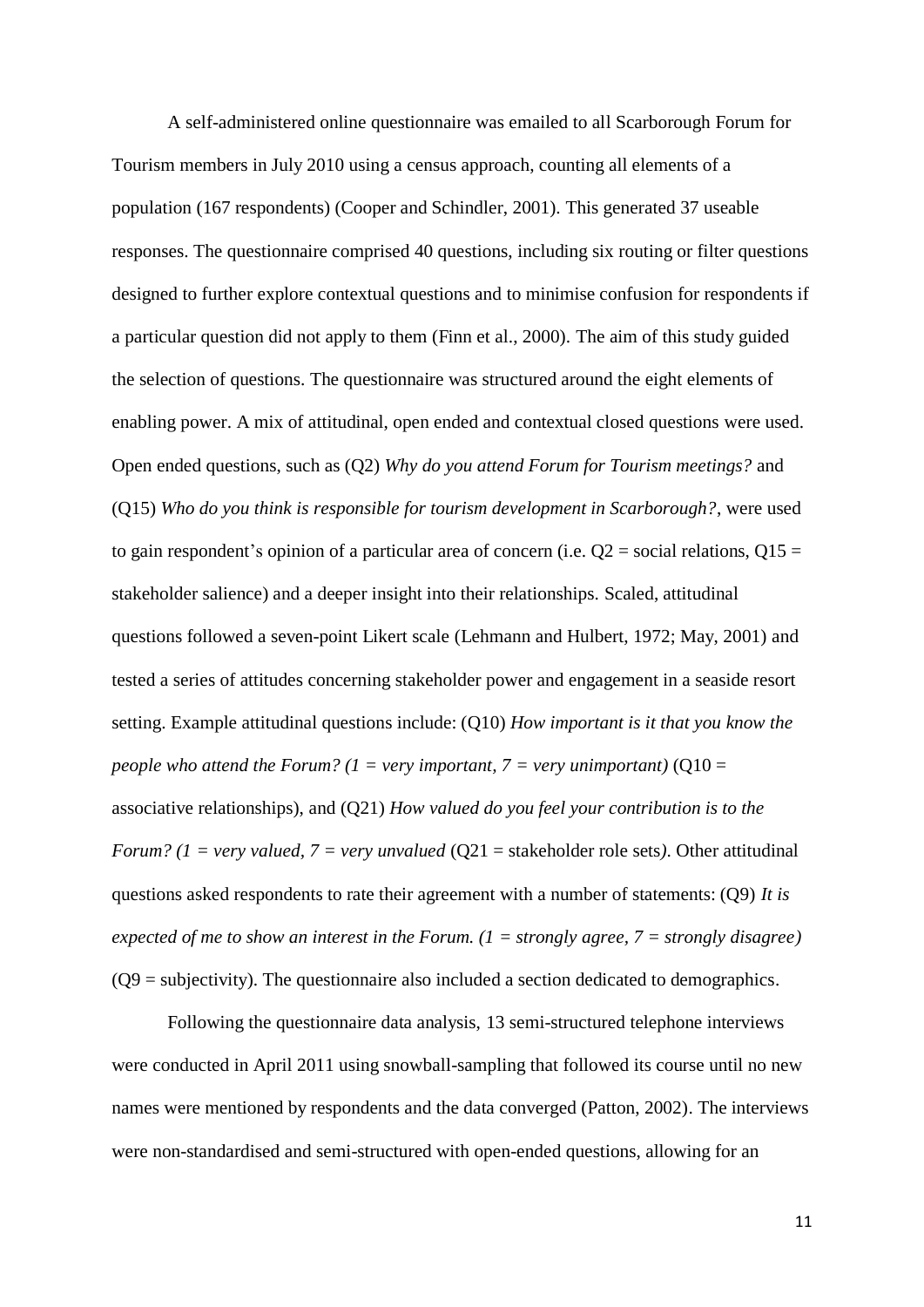unprompted response from interviewees. The interviews were used to validate and corroborate findings of the questionnaire and to deepen the insight into their relationships and connections within the Forum as well as the Scarborough tourism industry. Based on the findings of the questionnaire, a link between attendance and engagement at meetings emerged which influenced how the telephone interviews were developed – Group 1 Engagement and Attendance, and Group 2 Engagement and Non-attendance. At the beginning of each interview both categories were read out to respondents who were asked to categorise themselves belonging to either Group 1 or 2.

For Group 1 the interview questions focused on the level of their engagement; which committees are important and attended by themselves; the length of their involvement and reasons for getting involved; personal expectations and attendance at Forum meetings; and their perception of others in the Forum environment. For Group 2 the interview questions considered similar issues with the exception that specific questions were included to investigate reasons for non-attendance, whether non-attendance has any effect on their influence or engagement, and what would encourage them to attend meetings. In addition, both Groups were asked whom they thought the most important person in the Forum and to give reasons why they thought this person is most important.

Stakeholder mapping was used to visualise the findings and data generated from the questionnaire and the telephone interviews, showing the relationships between attendees of the Scarborough Forum for Tourism and also providing an insight into other relationships these stakeholders may have, focusing on the membership/attendance of different groups and committees at a local level. An analysis of respondent's linkages at the local level can provide a deeper insight into their influence and visibility. Stakeholder maps were created using the *Pajek* social network analysis software program (De Nooy *et al.*, 2005), though social network analysis per se was not undertaken.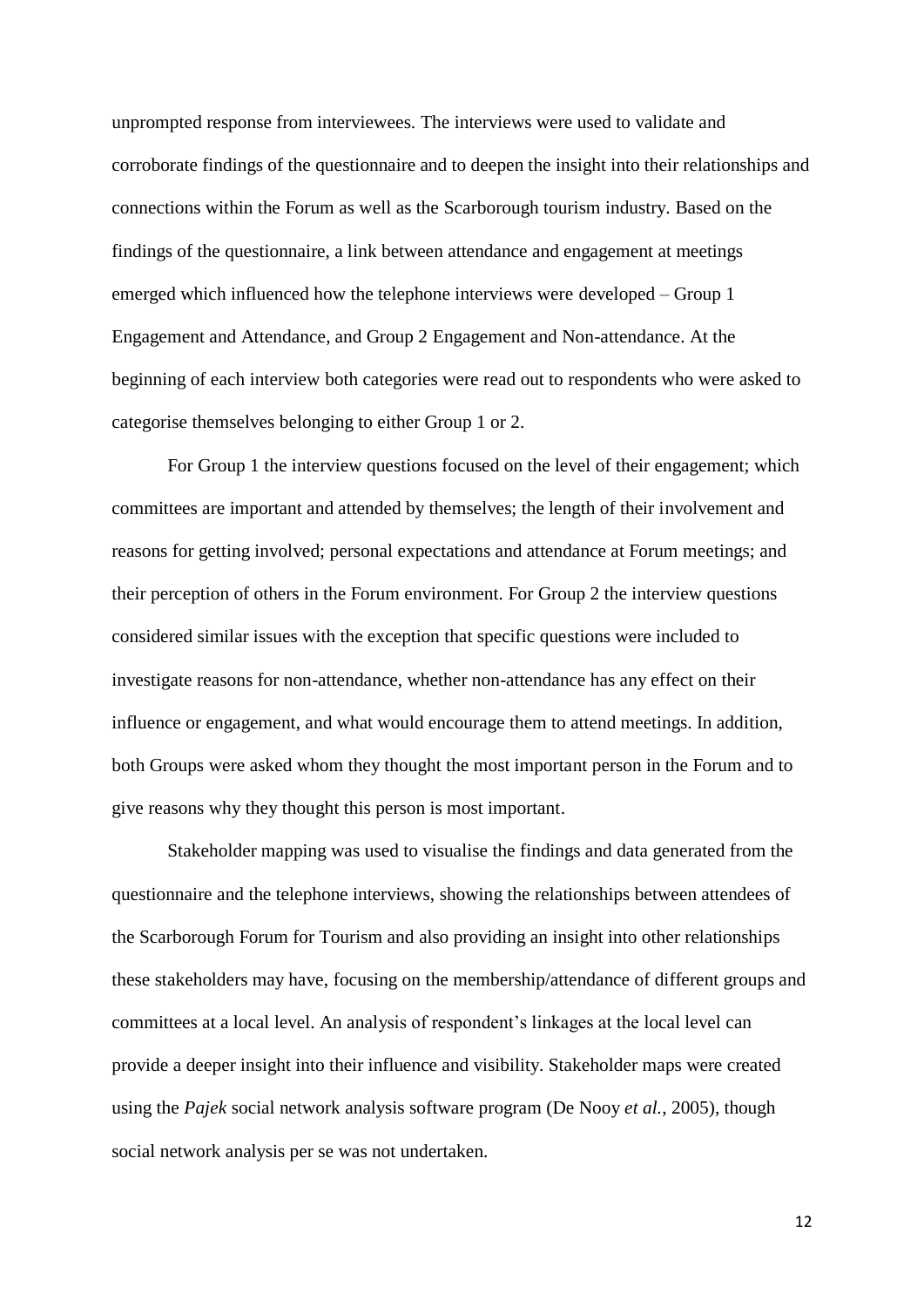#### **Findings**

An analysis of the qualitative study results indicate that the eight elements of enabling stakeholder power are highly interlinked and that they are related to stakeholder engagement. Furthermore, power and engagement are influenced by a range of factors, as illustrated below.

Stakeholder role sets are informed by stakeholder's business and personal interests in the local tourism industry, where the agenda of the Forum meetings and the opportunity for decision-making are the most influential aspects. Their interest and attendance can however vary, depending on the agenda items, although overall there is a feeling of familiarity among members of the Forum.

Stakeholder salience has been confirmed as being informed by stakeholder attendance profiles and their frequency of attendance at Forum meetings. Their behaviour in meetings is highly influenced by stakeholders' active engagement and expression of opinions at meetings. It has emerged that local knowledge is also a key aspect to the saliency of a stakeholder in this environment.

The high familiarity among members is also reflected in the associative relationships, where approximately half of respondents have been involved in tourism in Scarborough for 10 years or more. The premise being that there is a greater concern and willingness among those Forum members to engage in tourism development activities as it in most instances not only affects personal interests but also their businesses. It has emerged that the agenda as well as opportunities for networking are the most important factors in deciding to attend Forum meetings. However, although there is a high familiarity, respondents have also been open to accept newcomers to the Forum, providing for active discussion. From the three types of associative relationships outlined, the reasons for engaging and attending meetings point to a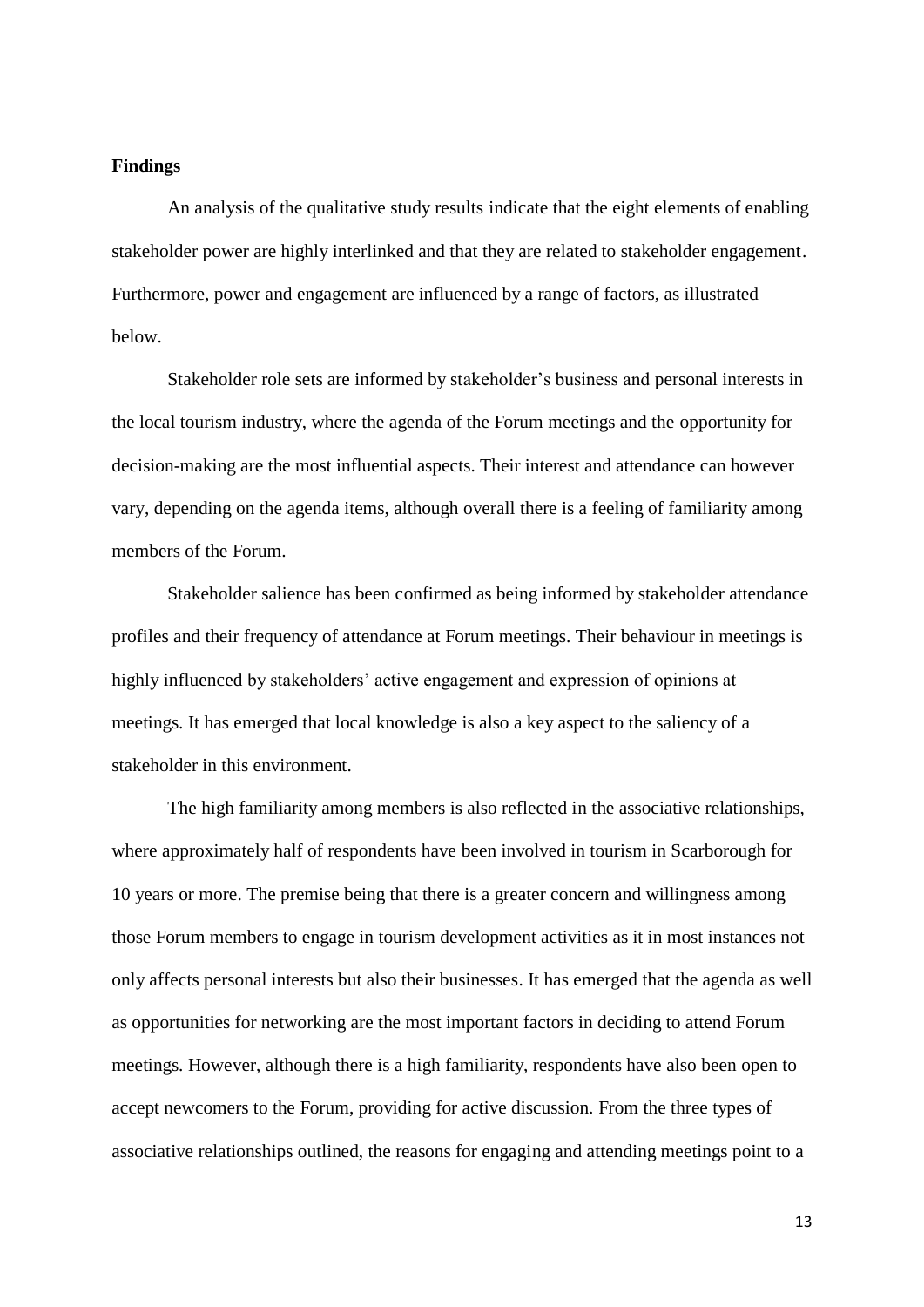*Gesinnungsverein*, where the association is devoted to a cause (i.e. tourism policy development in Scarborough).

Structure has emerged as an important aspect of stakeholder power encompassing internal as well as external influences. Not only is structure influenced by peer perception and peer pressure (stakeholders' patterns of attendance), but also by structural constraints in the wider tourism industry. These, for example, include the effect of the disbanding of the Regional Development Agencies in 2010, as well as local, regional and national changes to policies and funding streams.

The element of subjectivity highlights the interlinked nature of the eight elements of power in this stakeholder power conceptualisation. Different perspectives, opinions and viewpoints shape how stakeholders act. Their stakeholder role sets and embeddedness in structures (internal and external) shape stakeholder perceptions of other Forum members and can also have an effect on their attendance and engagement at meetings, which ultimately affects their intention and motivation to engage in tourism development in Scarborough.

In terms of stakeholder agency, individuals' capacity to act is influenced by their surroundings and structures. The key aspects emerging from the questionnaire are the importance of stakeholders' local knowledge, their familiarity with other Forum members, and a belief that members are working towards similar goals within the Forum to satisfy their personal and/or business interests. It has also emerged that their commitment to tourism in Scarborough is shown by their actual attendance at meetings, suggesting that a *Gesinnungsverein* is of importance in this seaside tourism environment.

A strong focus on and importance of local knowledge, as well as familiarity among Forum members, influence their social relations. The data show that due to these factors, word-of-mouth communication is of high importance whilst previous collective action also informs stakeholders' engagement positively within the Forum for Tourism.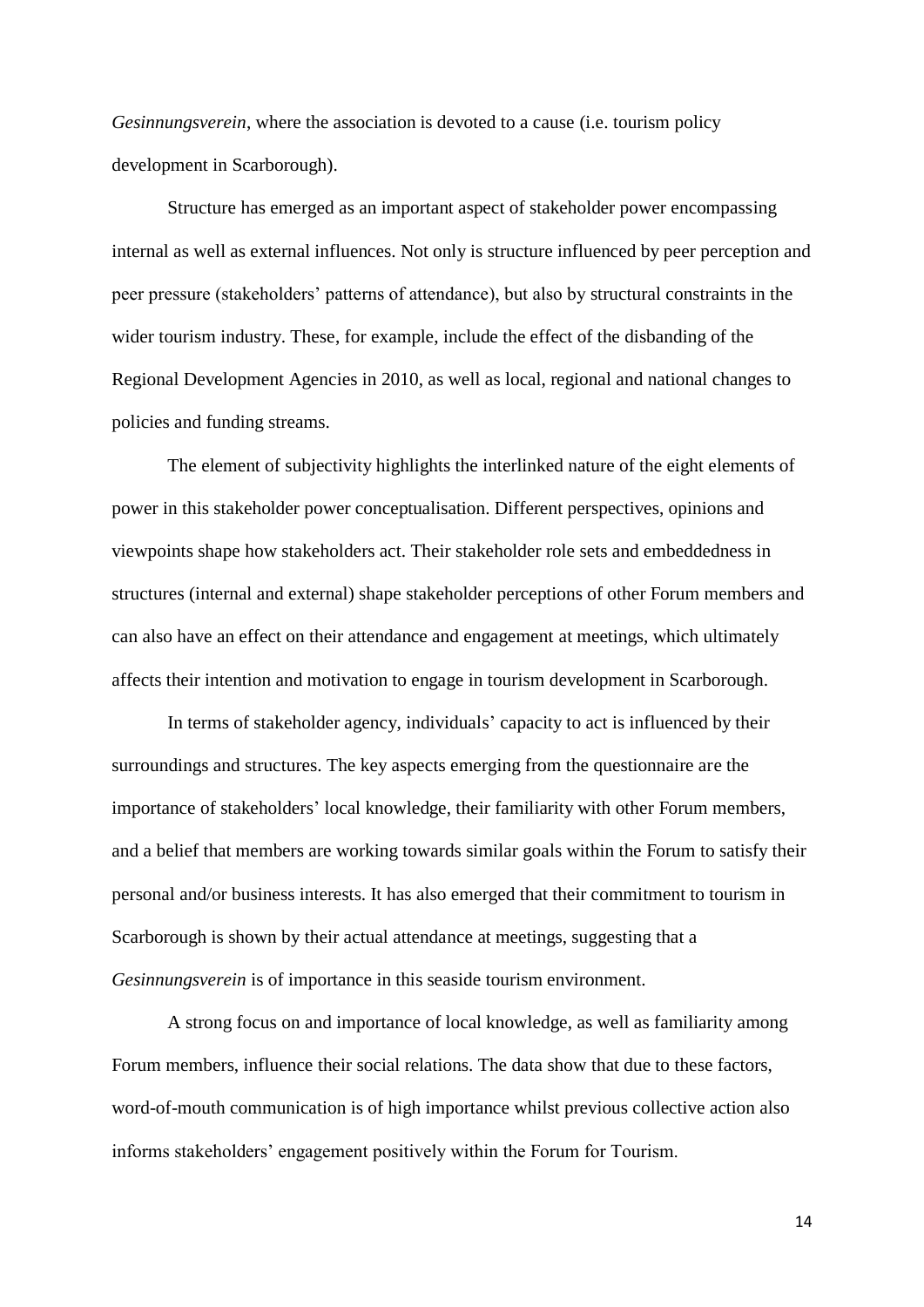In terms of stakeholder visibility, the questionnaire data highlights a potential connection between attendance and engagement of Forum members at meetings. *Attendance* refers to the actual physical attendance of individuals at Forum for Tourism meetings, whereas *engagement* refers to individuals not only contributing at the meetings but also by email, telephone or any other kind of contact with members if meetings cannot be attended. The underlying premise being, that people who engage and attend are more powerful than people who do not engage or attend meetings, which has emerged from the findings from the questionnaire data. There is some consensus among respondents that there is an expectation to attend Forum meetings:

"I feel guilty if I am not present [at the meetings]. I feel I am letting them down." (Respondent 4, male, aged 41-50, Market Research Executive)

Visibility has emerged as a key factor, as the data shows that respondents have felt that actual interaction and attendance at meetings is of importance, although there is scope for non-visible engagement. This non-visible engagement is based on stakeholder merits and expertise although they may not attend meetings.

"Yes, people are very influential, especially local businesses. Let me give you an example... Although [local business owner] does not attend as he is too busy, he is very active in tourism in Scarborough. People act together as individuals to achieve something greater." (Respondent 5, female, aged 31-40, local business - accommodation provider)

Generally respondents have indicated that those who maybe do not attend meetings but who are regarded as having influence are locally established individuals who have a track record of being involved in the tourism industry, the local council and local business. Overall,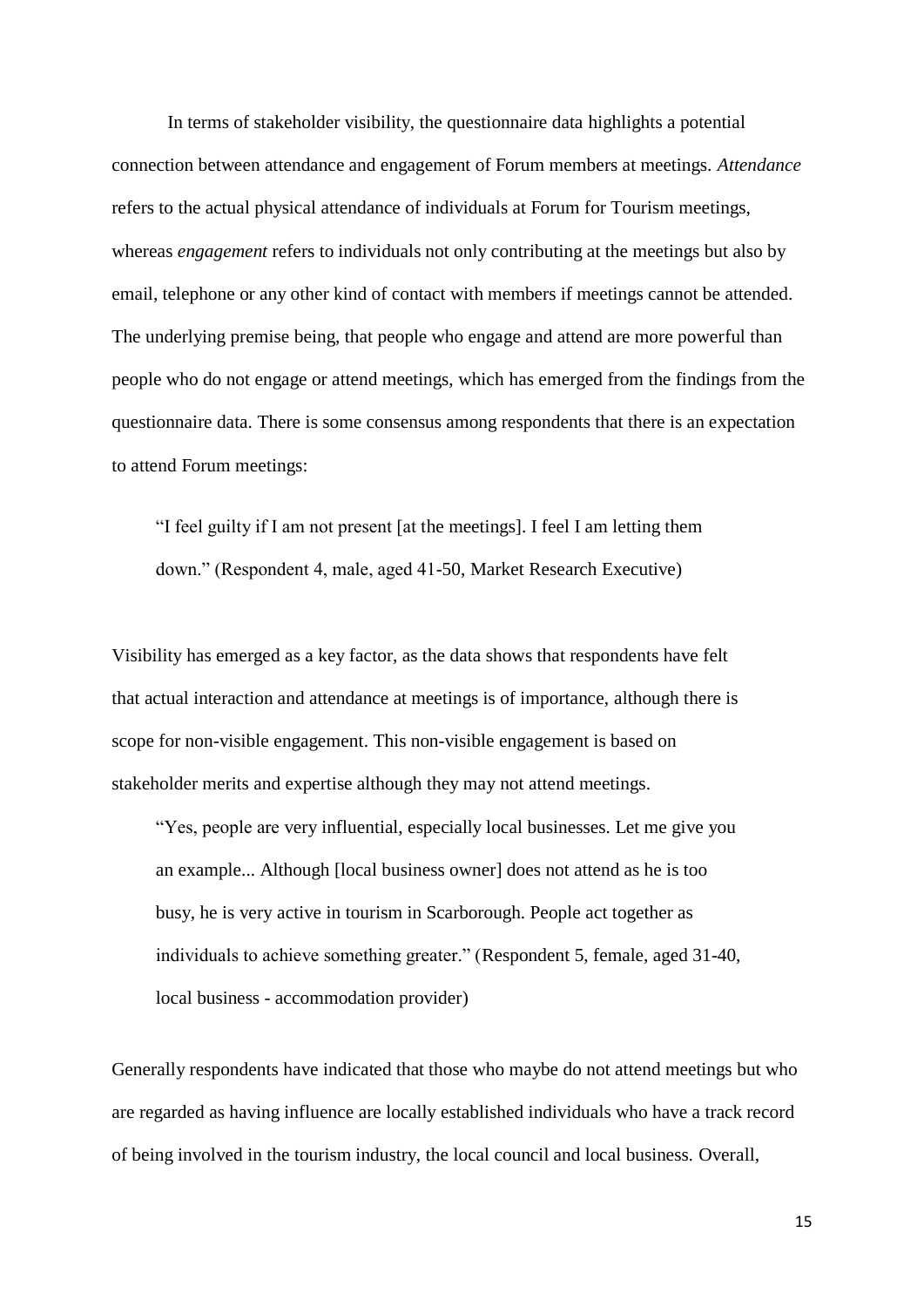visibility is informed by stakeholder role sets, subjectivity and the *Gesinnungsverein* as the associative relationship.

In terms of exploring the premise of attendance having an effect on an individual's power, the data from the interviews does not support this premise unequivocally. Although power is informed by attendance, the interview data also provides scope for power being influenced by non-attendance such as engagement through other means of communication, as well as people's status and reputation. In this sense, attendance is often influenced by subjective norms and perceptions in that respondents feel that they have to attend as they are expected to attend. However, it has emerged that attendance does not equal power.

In order to explore stakeholder power relationships in greater depth, respondents were specifically asked in the interviews to name five people with whom they communicated with about local tourism policy development. Purposefully, as power is such a value laden term, the term was not used in the interview for the creation of the stakeholder map. The notion behind the use of a stakeholder map was to identify stakeholder connections and their relationships within the Forum.

The data for the local Scarborough Borough have created a stakeholder network map comprising 29 vertices with eight partitions. The partitions have been chosen based on common denominators and roles among the vertices/respondents. In the stakeholder map, each vertex represents one individual person, although they have been assigned to different partitions depending on their primary role.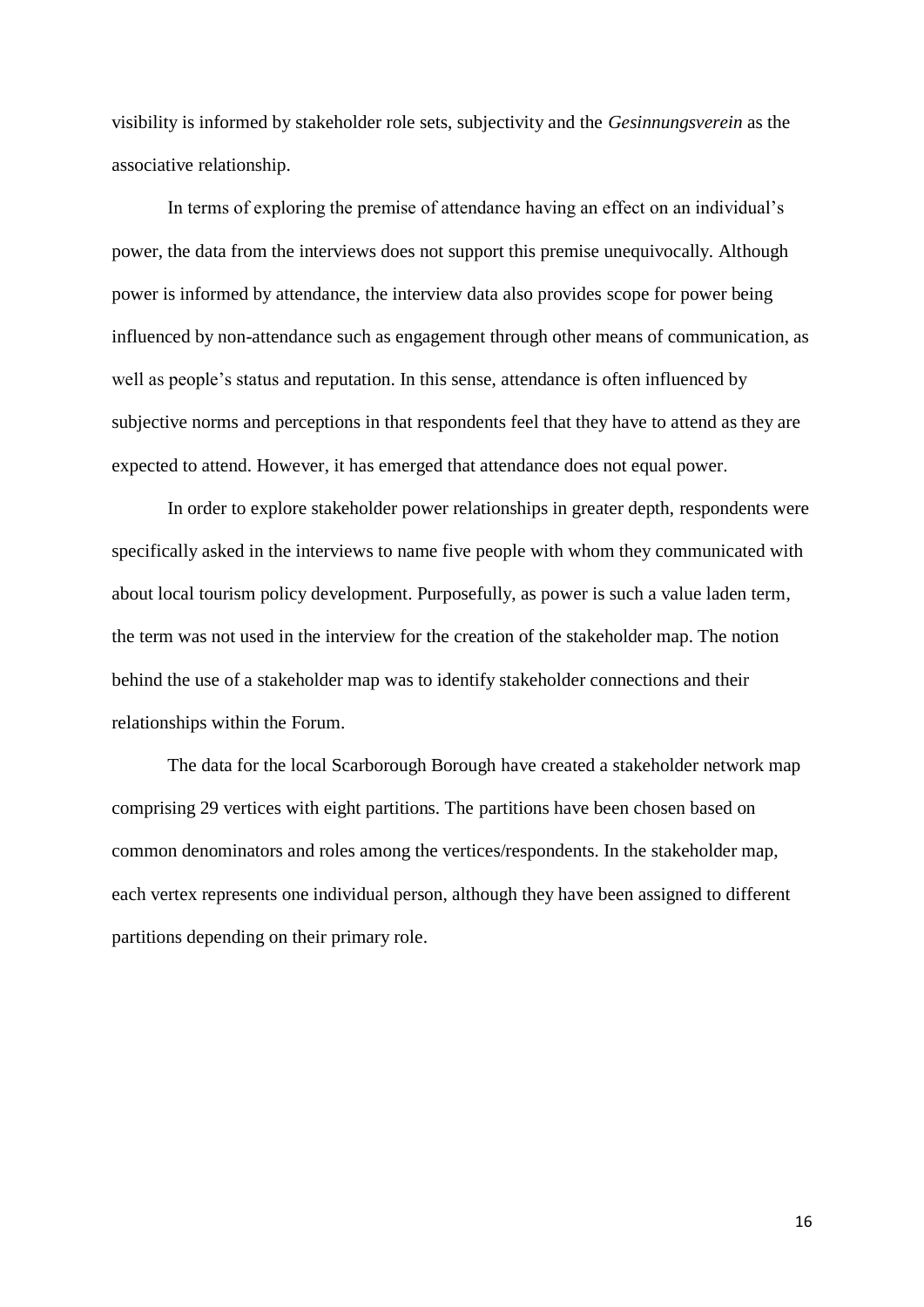

**Figure 1: FFT full network map (local level)**

The map shows a clear centre and periphery of the network based on the number of connections, termed degree centrality providing an indication of how many ties a vertex has as its 'neighbours' (DeNooy et al., 2005) - the more ties there are, the higher the degree of a vertex. Degree centrality in network analysis is used as a measure to consider the centre and periphery of networks and can provide an insight into the most highly connected vertices. For example, an actor who is said to have a high degree may be at the centre of the network and the hub for communication of that network. In the Scarborough stakeholder map Action Group A with a degree of 15, is the highest degree centrality of the network.

The periphery (i.e. those actors with a low degree centrality) of the stakeholder network comprises various stakeholders from different sectors, including the media, Scarborough Council, local businesses, attraction providers, and an action group. As these are peripheral it can be argued that these are not as powerful as those stakeholders located in the centre, as they have less ties and therefore less communication with other stakeholders. The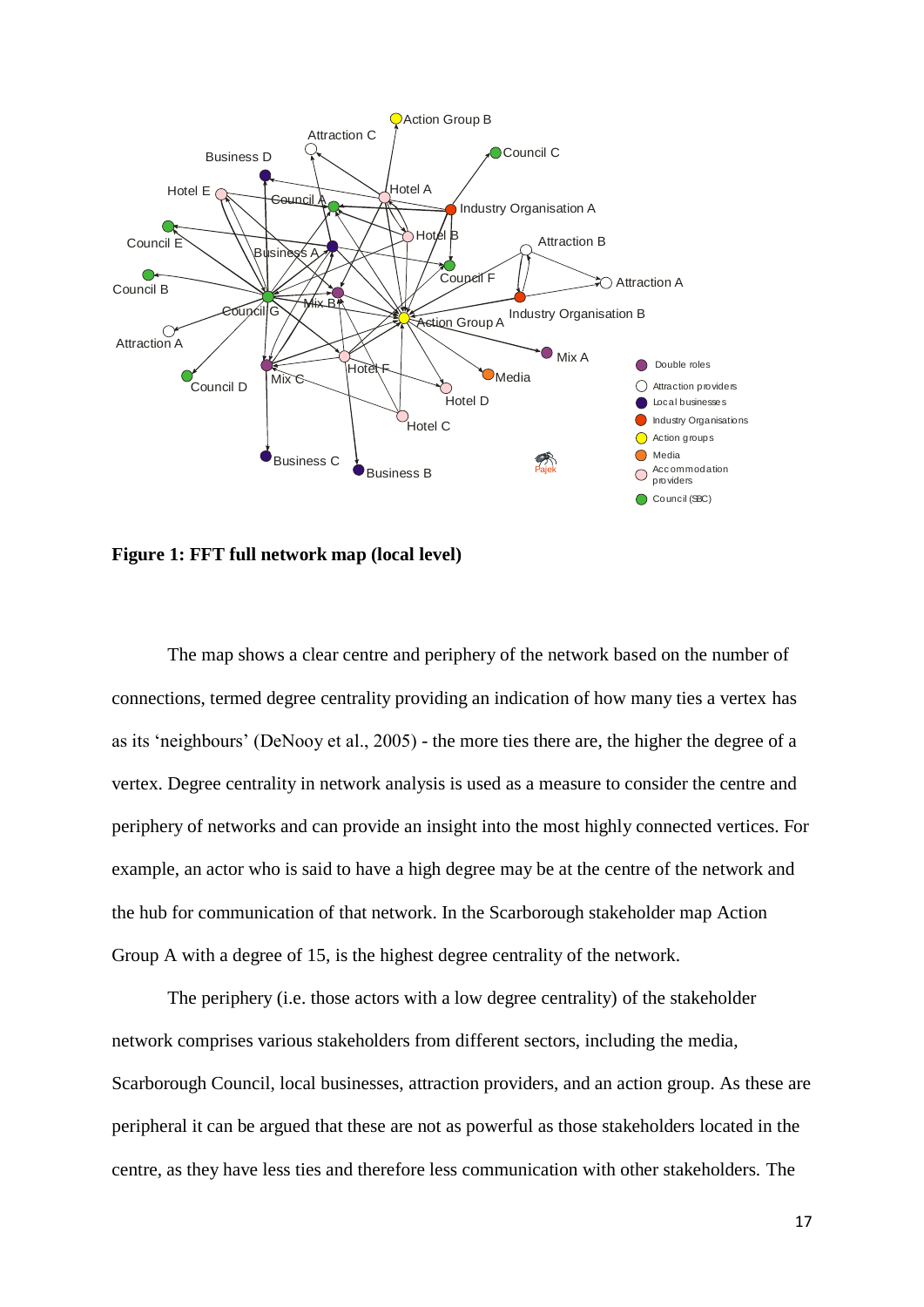map indicates that some stakeholder connections are mainly one-way illustrating the importance of a central figure in such a stakeholder network. Consequently, it can be argued that stakeholder power is derived from holding a position within a network as this is based on their ties with other stakeholders as well as their engagement, which has emerged from the questionnaire and interview data. As attendance does not equal power, stakeholder power is related to stakeholder engagement and their position within a network. Utilising the eight elements of power and the stakeholder map, stakeholder power can be construed as being the ability to influence tourism policy development in the resort.

#### **Discussion and Leadership Implications**

The results of this study show that the relationship between enabling power and stakeholder engagement is influenced by several factors which emanate from the interrelatedness of stakeholders and their embeddedness within their environments and networks. Factors such as high familiarity and stakeholder interests, which have some impact upon their associative relationships, are in turn influenced by structure and social relations. The stakeholder map in particular provides a visual overview of how stakeholders are connected based on their relationships and their perceptions of why they believe someone is powerful. Visually the stakeholder map shows clear centres and peripheries providing an insight into how leadership may be informed. At a glance, the most important and perceived to be powerful stakeholders can be identified. Taken in conjunction with the findings from the questionnaire and interviews, the map confirms that aspects such as visibility, stakeholder role sets, agency, structure, associative relationships, social relations, subjectivity and stakeholder salience, influence the power of a stakeholder and their engagement in tourism. The findings also show that various stakeholders have power (through perception by others, their status, and their engagement for example) and that the level of their enabling power can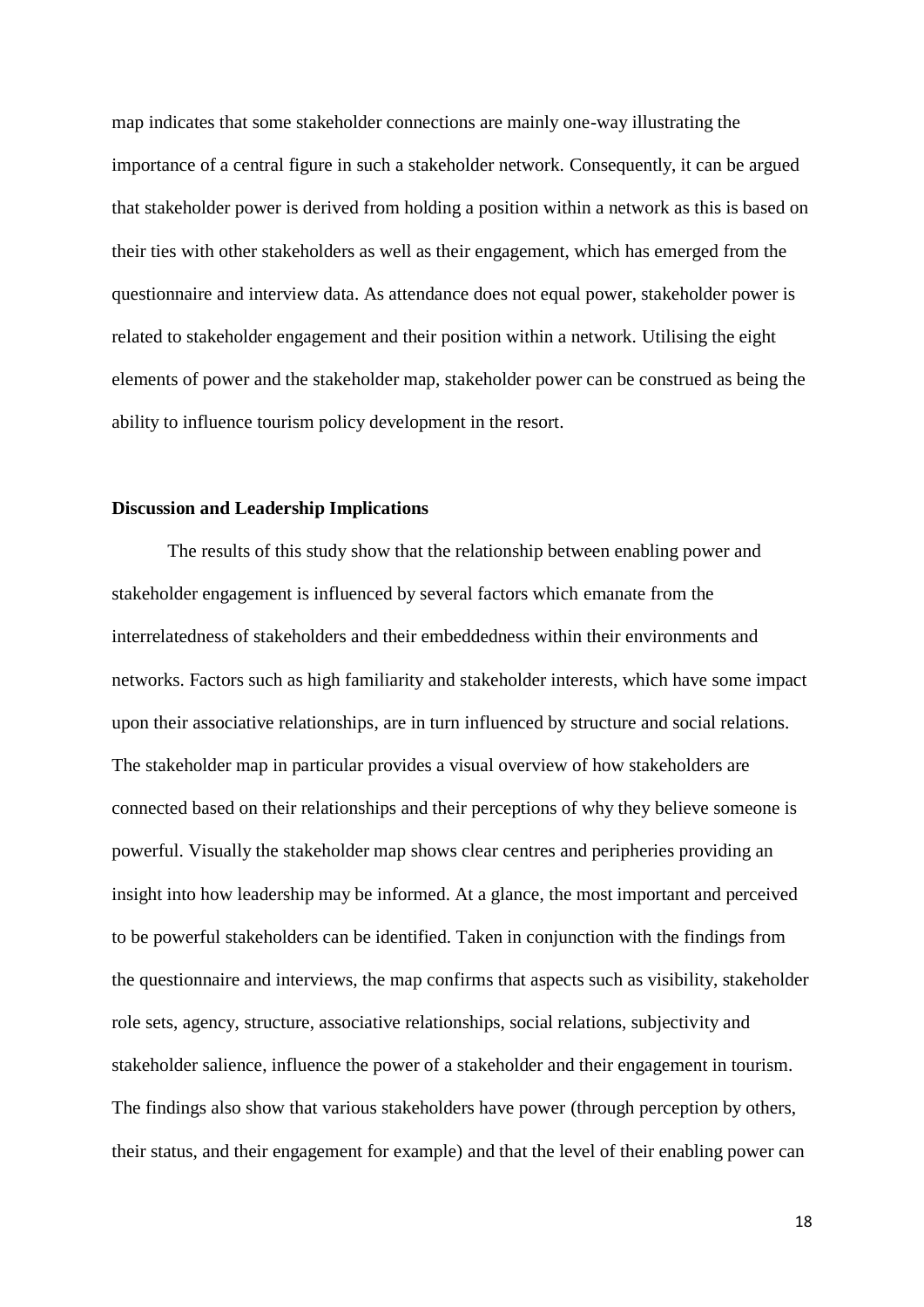vary depending on their position within a network. This can be circumstantial and is a dynamic interpretation of power being fluid and not a static resource based concept, enabling stakeholder engagement.

The findings of this study, set within the structuralist and functionalist perspectives and the enabling conceptualisation of power, shift our attention from the prevailing individual entity-centred and transactional forms of destination leadership (which are mainly associated with the resource dependence perspective of power and manifested by unidirectional or leader-follower exchange relationships) to the socially constructed forms of shared transformational leadership that arise from the manifold stakeholder connections and interdependencies that are embedded in their dynamic social environments (Burns, 1978; Murell, 1997; Hunt and Dodge, 2000). Within the context of local tourism policy development, shared destination leadership would see policy making as a social process shaped by interactions and dialogue with other stakeholders (Stewart, 1999; Drath, 2001). Consistent with the route concept of socially constructed forms of shared leadership, several leadership theories could be considered within the context of destination leadership, including complexity leadership (Uhl-Bien *et al.*, 2007; Onyx and Leonard, 2010), network leadership (Balkundi and Kilduff, 2006), and distributed leadership (Bennett *et al.*, 2003).

Given the context of this study, the complexity of stakeholder power and engagement relations that the findings of this study show and the structuralist and functionalist perspective adopted in this study, organisational leadership literature direct our attention to complexity leadership theory, particularly in view of the adaptive challenges (Heifetz *et al.*, 2009) of English seaside resorts. Adopting a complexity leadership perspective within this context, enables viewing resorts as naturally emerging complex adaptive systems, embedded within social structures, and viewed as dynamic and interactive networks of stakeholders who engage with local tourism policy making. This approach promotes emergent, adaptive and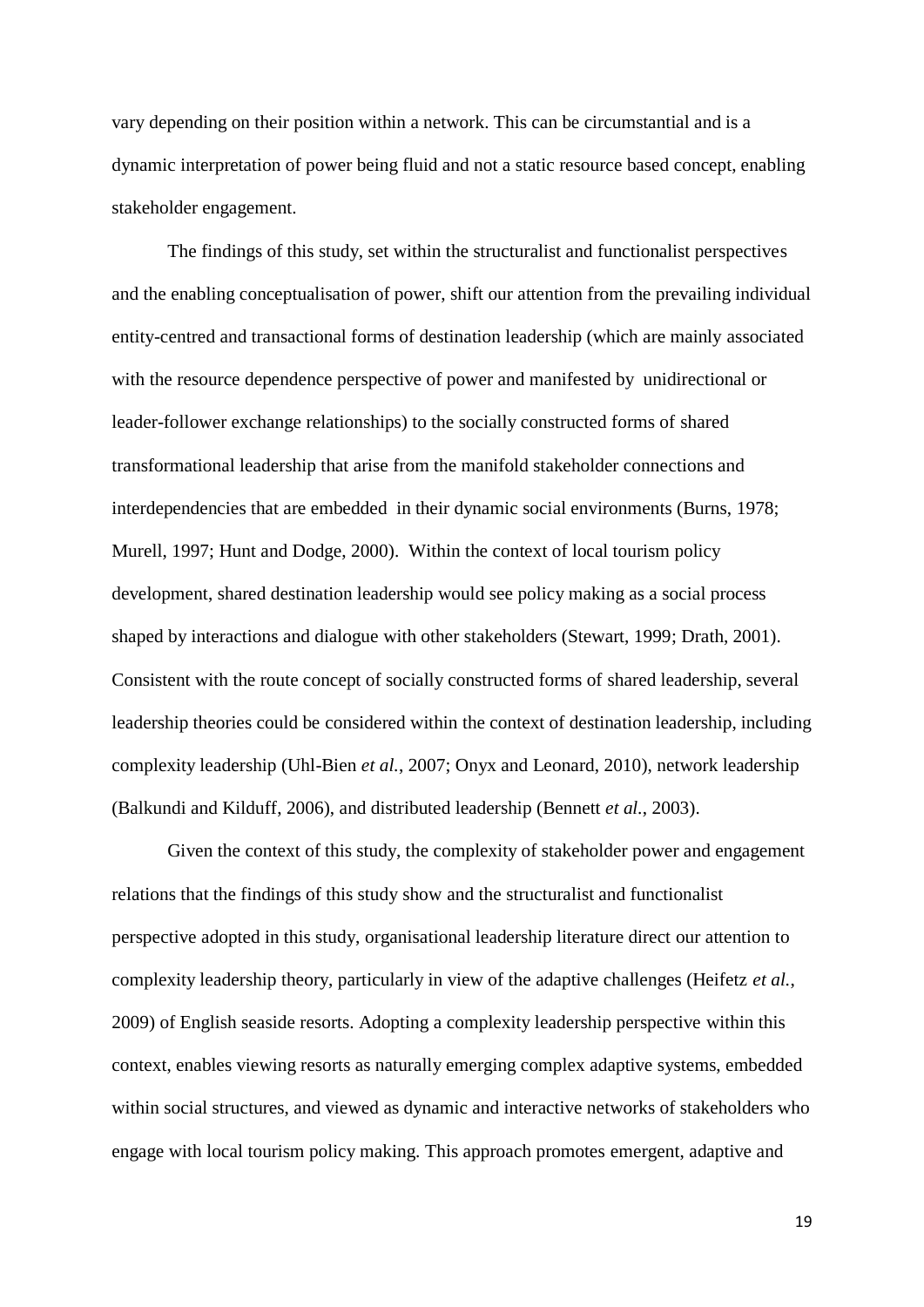enabling leadership that coexists with administrative leadership and that is capable of addressing the challenges presented by the changing destination environments (Uhl-Bien *et al.*, 2007; Onyx and Leonard, 2010).

#### **Conclusion**

This paper examined stakeholder power and engagement within an increasingly competitive English seaside resort setting and discussed implications for destination leadership. It adopted an enabling power conceptualisation focusing on stakeholder relationships and networking and not primarily resource control or exchange. It showed that power is more than resource control and that within this context, it cannot simply be reduced to one actor having influence over another based on material factors. The study has shown that an enabling understanding of power has an effect upon stakeholder engagement and how they interact with others. It has also demonstrated that the dynamic interactions among factors such as the existence and development of a common cause (*Gesinnungsverein)*, local knowledge and familiarity, stakeholder role sets embedded in structures influenced by stakeholders' patterns of attendance and wider internal and external environmental factors motivate stakeholder engagement and shape the destination's perceived power relationships in a way that call for adopting shared forms of destination leadership. The situational factors uncovered in this study (i.e. the increasingly changing competitive environment of an English seaside resort, tourism policy development as a common cause, and complex power and engagement relationships) indicate that complexity leadership as a form of shared valuedriven transformational destination leadership, may be a viable leadership option for Scarborough.

The results of this study provide therefore an important contribution to our understanding of stakeholder power and engagement and their implications for destination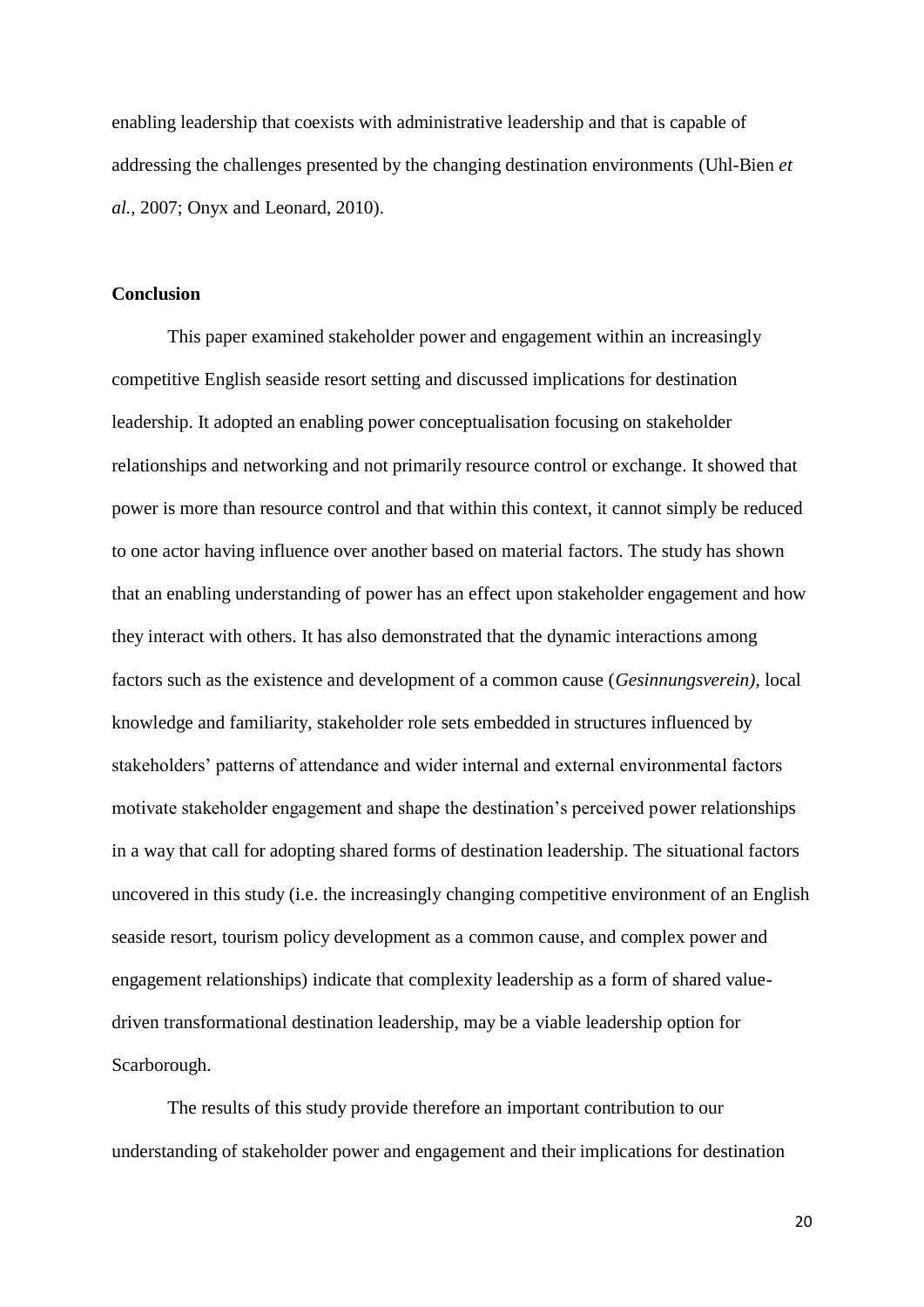leadership. Since there are only a few in-depth studies that analyse destination leadership, all of which focus on destination management organisations as destination leaders, this study extends our knowledge of destination leadership and opens new interesting avenues for future studies. Specifically, it offers a greater insight into stakeholder power and engagement with local tourism policy development from the enabling power perspective, thus providing an alternative to the resource dependence and exchange perspectives that have been discussed in tourism literature. Furthermore, it demonstrates how the stakeholder power relationships and engagement, as well as specific situational factors, might influence the choice of destination leadership style. It shows that shared forms of destination leadership may be appropriate within some contexts, which may re-focus our thinking of destination leadership both from the theoretical and practical perspectives.

However, the results of this study have to be considered within its methodological limitations, including its specific context, exploratory nature and the adoption of the structuralist and functionalist perspectives. Future studies on stakeholder power, engagement and destination leadership could therefore address some of these limitations. In particular, future studies could investigate which dimensions of stakeholder power and engagement affect the destination leadership and whether particular types of destination leadership shape a stronger stakeholder engagement.

### **References**

Adair, J. (2002), *Effective Strategic Leadership,* Macmillan, London.

Agarwal, S. (2002), "Restructuring seaside tourism – The resort lifecycle", *Annals of Tourism Research*, Vol. 29, No. 1, pp. 25-55.

Allen, A. (2003), "Power, subjectivity, and agency: Between Arendt and Foucault", *International Journal of Philosophical Studies*, Vol. 10, No. 2, pp. 131-149.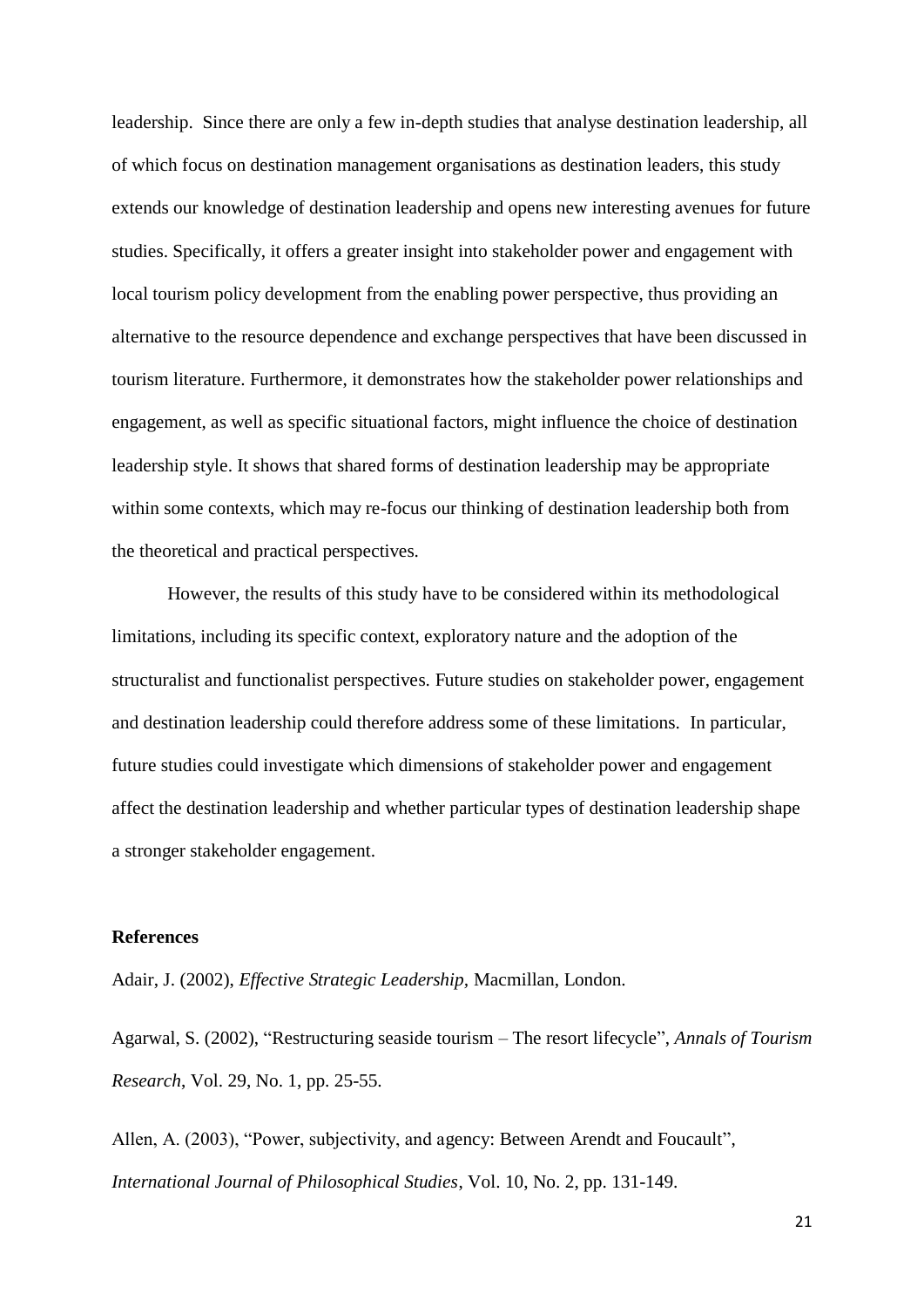Anastasiadou, C. (2008), "Stakeholder perspectives on the European Union tourism policy framework and their preferences on the type of involvement", *International Journal of Tourism Research*, Vol. 10, No. 3, pp. 221-235.

Arendt, H. (1970), *On Violence*, Penguin Press, London.

Arendt, H. (1998), *The Human Condition* (second edition), The University of Chicago Press, Chicago.

Audit Commission (2009), "Regeneration inspection report: Scarborough Borough Council (June), available at: [http://www.audit-](http://www.audit-commission.gov.uk/SiteCollectionDocuments/InspectionOutput/InsoectionReports/2009/scarboroughbcregeneration11jun2009REP.pdf)

[commission.gov.uk/SiteCollectionDocuments/InspectionOutput/InsoectionReports/2009/scar](http://www.audit-commission.gov.uk/SiteCollectionDocuments/InspectionOutput/InsoectionReports/2009/scarboroughbcregeneration11jun2009REP.pdf) [boroughbcregeneration11jun2009REP.pdf](http://www.audit-commission.gov.uk/SiteCollectionDocuments/InspectionOutput/InsoectionReports/2009/scarboroughbcregeneration11jun2009REP.pdf) (accessed July 2011).

Balkundi, P. and Kilduff, M. (2006), "The ties that lead: A social network approach to leadership", *The Leadership Quarterly*, Vol. 17, No. 4, pp. 419-439.

Bass, B. M. (1985), *Leadership and performance beyond expectations,* Free Press, New York.

Beatty, C. and Fothergill, S. (2003), *The Seaside Economy*, Centre for Regional and Social Research, Sheffield Hallam University.

Beatty, C., Fothergill, S., Gore, T. and Wilson, I. (2010), *The Seaside Tourist Industry in England and Wales: Employment, economic output, location and trends*, Centre for Regional and Social Research, Sheffield Hallam University.

Bennett, N. Wise, C., Woods, P.A. and Harvey, J.A (2003), *Distributed Leadership: A Review of Literature*. available at:<http://oro.open.ac.uk/8534/1/> (accessed May 2013).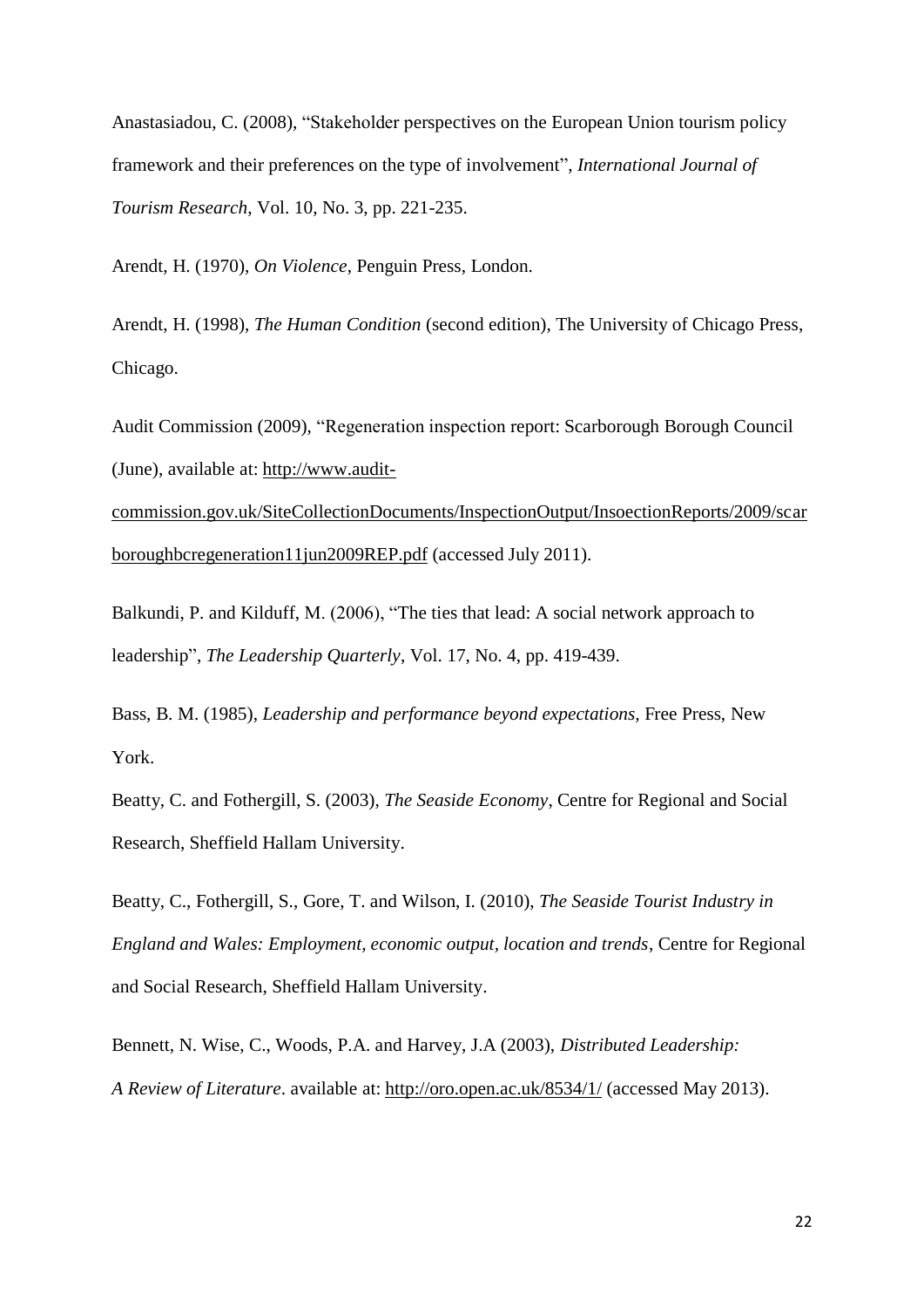Beritelli, P. and Laesser, C. (2011), "Power dimensions and influence reputation in tourist destinations: Empirical evidence from a network of actors and stakeholders", *Tourism Management*, Vol. 32, No. 6, pp. 1299-1309.

Bourdieu, P. and Wacquant, L.J.D. (1992), *An Invitation to Reflexive Sociology*, The University of Chicago Press, Chicago.

Burns, J.M. (1978), *Leadership*. New York. Harper & Row.

Bramwell, B. and Meyer, D. (2007), "Power and tourism policy relations in transition", *Annals of Tourism Research*, Vol. 34, No. 3, pp. 766-788.

Briggs, A.R.J. (2005), "Middle managers in further education colleges: the new professionals", *Journal of Educational Administration*, Vol. 42, No. 5, pp. 586-600.

Byrd, E.T. (2007), "Stakeholders in sustainable tourism development and their roles: Applying stakeholder theory to sustainable tourism development", *Tourism Review*, Vol. 62, No. 2, pp. 6-13.

Carmo, J. (2011), "Collective Agency, Obligations, Roles and Power to Act on Behalf of", available at:<http://ccm.uma.pt/publications/2012/Carmo2012b.pdf> (accessed September 2013).

Cooper, D.R. and Schindler, P.S. (2001), *Business Research Methods* (seventh edition), McGraw-Hill, New York.

Dahl, R.A. (1957), "The concept of power", *Behavioural Science*, Vol. 2, No. 3, pp. 201-215. Dann, G. and Cohen, E. (1991), "Sociology and Tourism", *Annals of Tourism Research*, Vol. 18, No. 1, pp. 155-169.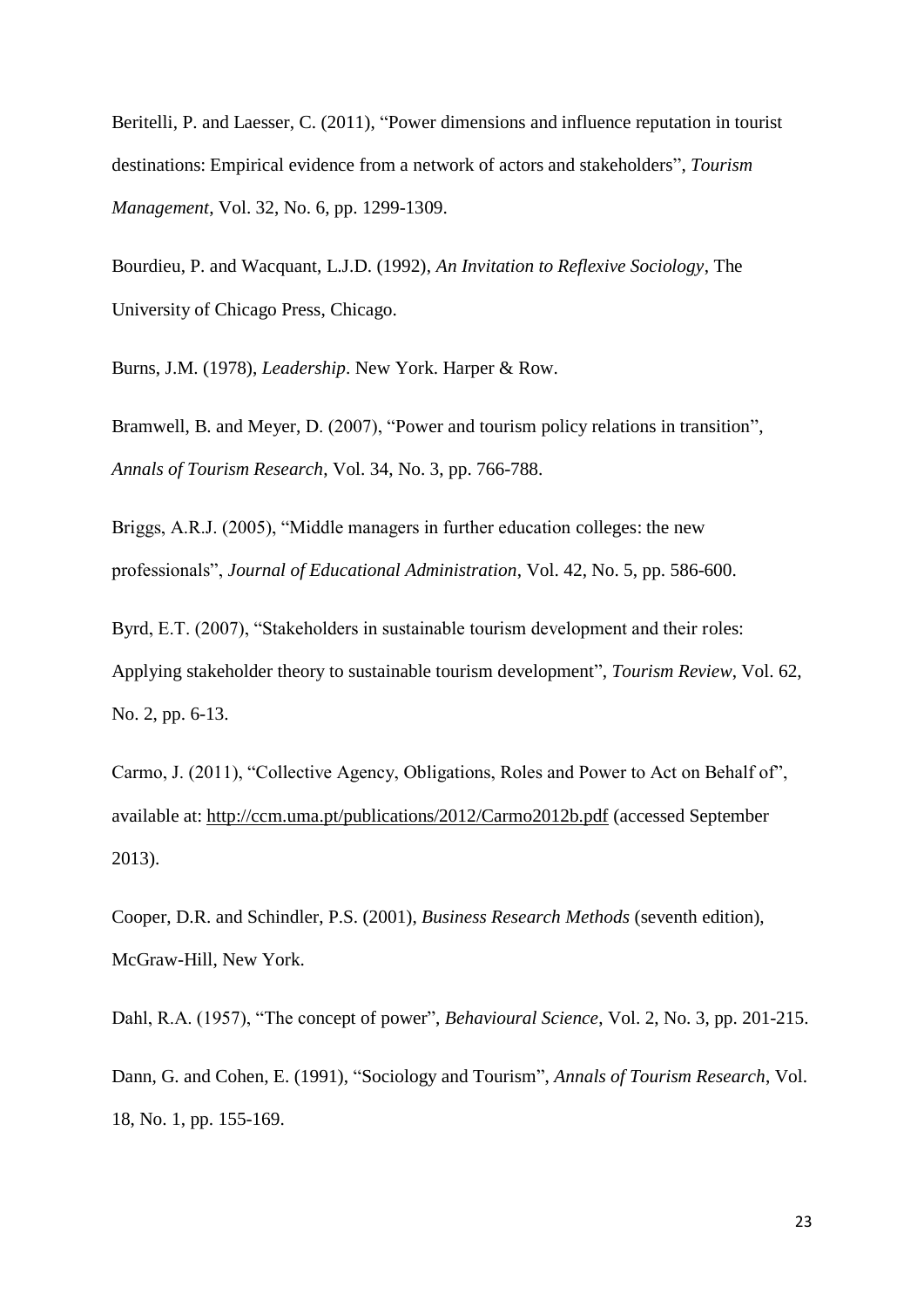Del Chiappa, G. and Presenza, A. (2013), "The Use of Network Analysis to Assess Relationships among Stakeholders within a Tourism Destination: An Empirical Investigation on Costa Smeralda-gallura, Italy", *Tourism Analysis*, Vol. 18, No. 1, pp. 1-13.

Den Hartog, D.N, House, R.J., Hanges, P.J., Ruiz-Quintanilla, S.A., Dorfman, P.W. (1999), "Culture specific and cross-culturally generalizable implicit leadership theories: Are attributes of charismatic/transformational leadership universally endorsed?", *The Leadership Quarterly*, Vol. 10, No. 2, pp. 219-256.

De Nooy, W., Mrvar, A. and Batagelj, V. (2005), *Exploratory Social Network Analysis with Pajek*, Cambridge University Press, Cambridge.

Dinan, C. , Hutchison, F. and Coles, T. (2011) "The changing landscape of public sector Support for Tourism in England: insights from Local Enterprise Partnerships (LEPs) and Destination Management Organisations (DMOs) in England, available at: [http://www.exeter.ac.uk/media/universityofexeter/centreforsportleisureandtourism/pdf/Chang](http://www.exeter.ac.uk/media/universityofexeter/centreforsportleisureandtourism/pdf/Changing_Landscape_Report_for_VisitEngland.pdf) [ing\\_Landscape\\_Report\\_for\\_VisitEngland.pdf](http://www.exeter.ac.uk/media/universityofexeter/centreforsportleisureandtourism/pdf/Changing_Landscape_Report_for_VisitEngland.pdf) (accessed May 2013).

Doorne, S. (1998), "Power, participation and perception: An insider's perspective on the politics of the Wellington Waterfront redevelopment", *Current Issues in Tourism*, Vol. 1, No. 2, pp. 129-166.

Drath, W. (2001), *The Deep Blue Sea: Rethinking the Source of Leadership*. Jossey-Bass and Center for Creative Leadership, San Francisco.

Dredge, D. and Jenkins, J.M. (2003), "Federal-State relations and tourism public policy, New South Wales, Australia", *Current Issues in Tourism*, Vol. 6, No. 5, pp. 415-443.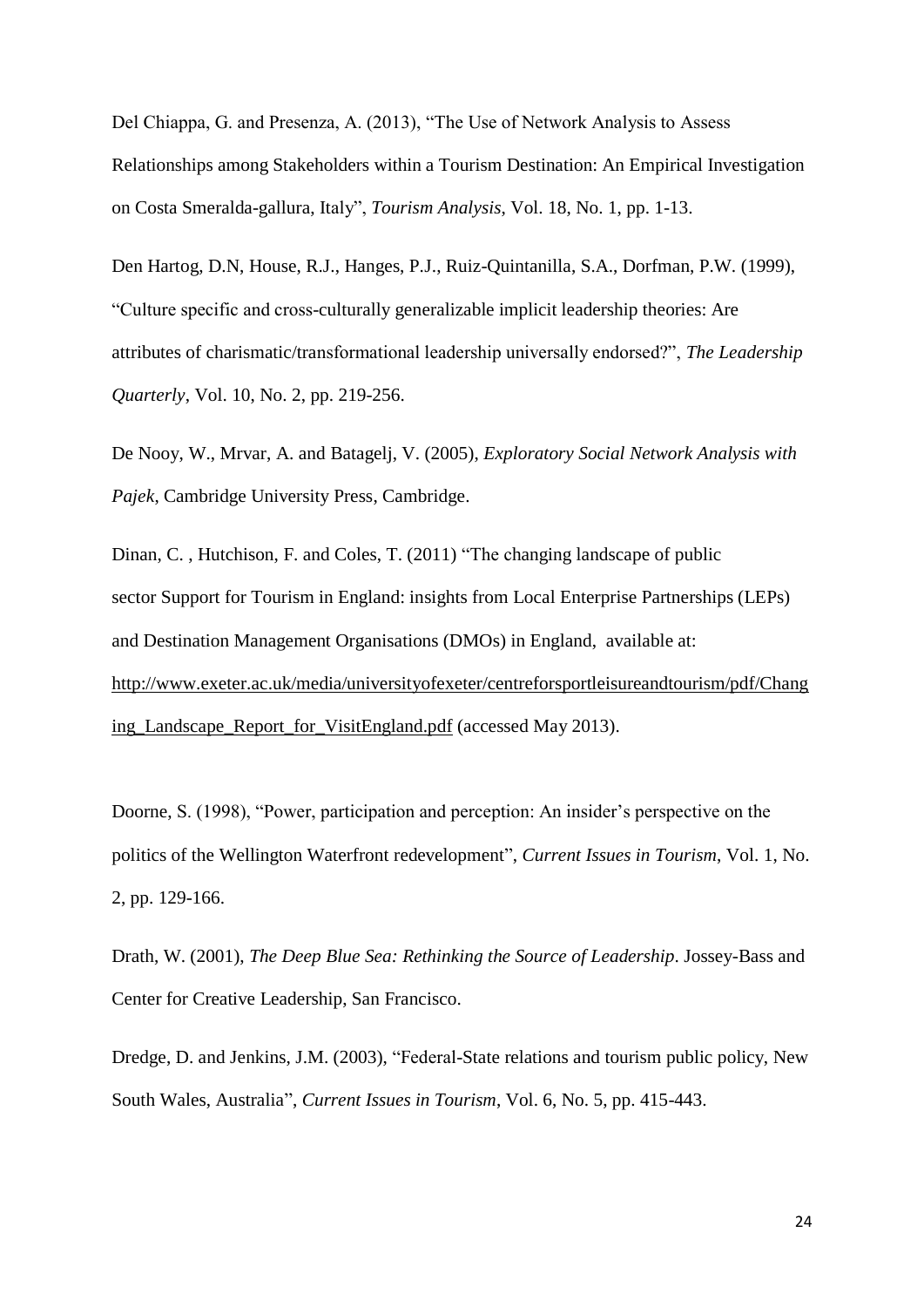Evaggelia, F. and Vitta, A. (2012) "Is shared leadership the new way of management? Comparison between vertical and shared leadership", *Science Journal of Business Management*, Volume 2012 (2012), Article ID sjbm-196, Issue 2, 5 Pages, doi: 10.7237/sjbm/196.

Finn, M., Elliott-White, M. & Walton, M. (2000), *Tourism and Leisure Research Methods,*  Harlow: Longman.

Foucault, M. (1980a), *The History of Sexuality, Volume I: An Introduction*, Vintage/Random House, New York.

Foucault, M. (1980b), *Power/Knowledge: Selected Interviews and Other Writings 1972-77*, Harvester Wheatsheaf, Hemel Hempstead.

Freeman, R.E. (1984), *Strategic Management – A Stakeholder Approach*, Pitman, Boston. Fiedler, F. E. (1967), *A Theory of Leadership Effectiveness*, McGraw-Hill, New York.

Gale, T. (2005), "Modernism, post-modernism and the decline of British seaside resorts as long holiday destinations: A case Study of North Rhyl, North Wales", *Tourism Geographies*, Vol. 7, No. 1, pp. 86-112.

Go, F.M. and Gover, R. (2000), "Integrated quality management for tourist destinations: a European perspective on achieving competitiveness", *Tourism Management,* Vol. 21, No. 1, pp. 79-88.

Granovetter, M. (1985), "Economic Action and Social Structure: The Problem of Embeddedness", *The American Journal of Sociology*, Vol. 91, No. 3, pp. 481-510.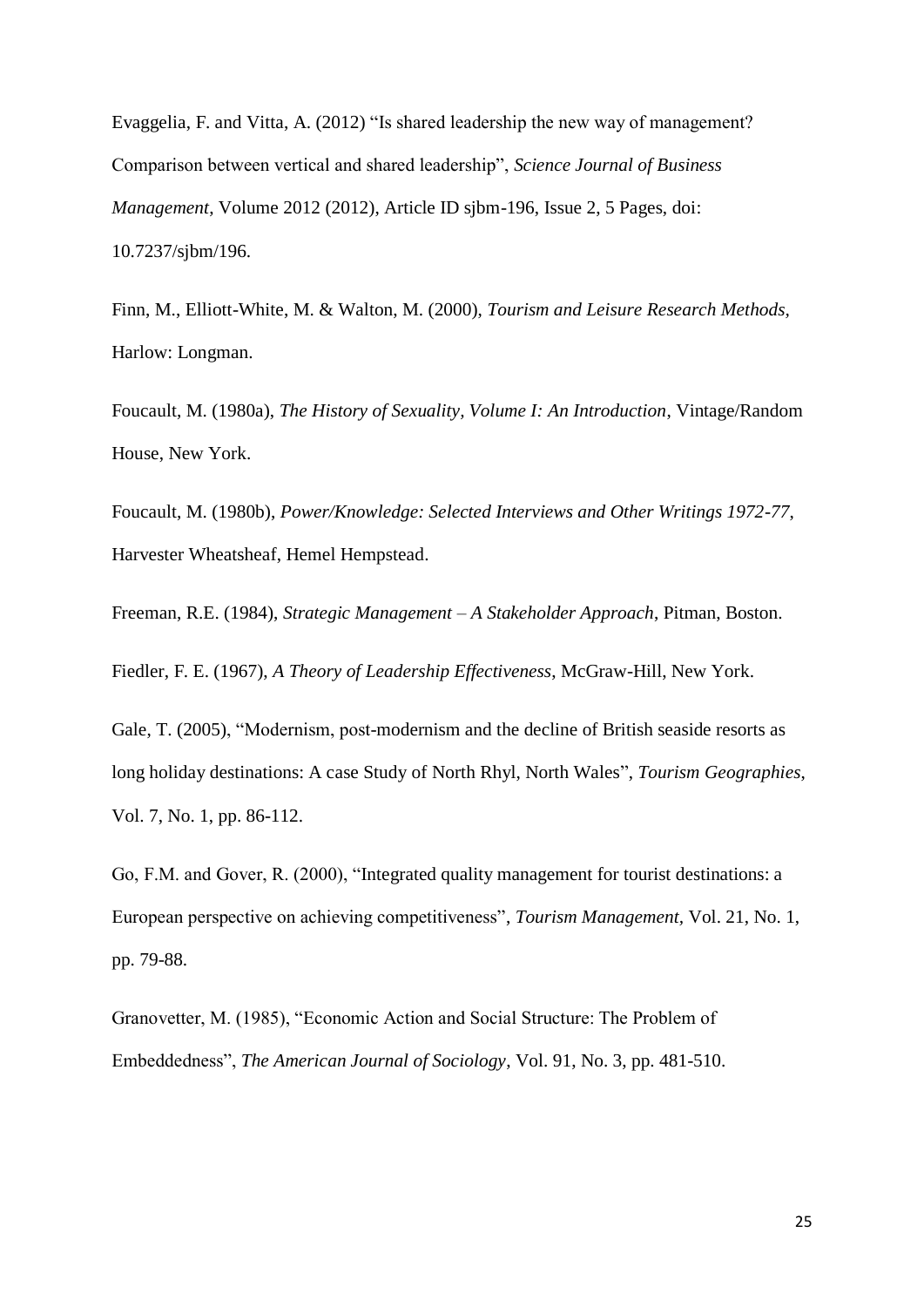Hallinger, P. (2003), "Leading educational change: reflections on the practice of instructional and transformational leadership", *Cambridge Journal of Education,* Vol. 33, No. 3, pp. 329- 352.

Hankinson, G. (2012), "The measurement of brand orientation, its performance impact, and the role of leadership in the context of destination branding: An exploratory study", *Journal of Marketing Management*, Vol. 28, No. 7-8, pp. 974-999.

Haven-Tang, C. and Jones, E. (2012), "Local leadership for rural tourism development: A case study of Adventa, Monmouthshire, UK", *Tourism Management Perspectives*, No. 4, pp. 28-35.

[Heifetz,](http://hbr.org/search/Ronald%20Heifetz/0) R., [Grashow,](http://hbr.org/search/Alexander%20Grashow/0) A. and [Linsky,](http://hbr.org/search/Marty%20Linsky/0) M. (2009), *Diagnose the Adaptive Challenge: Understanding the Human Dimensions of Change,* Harvard Business Press Chapters.

Hersey, P., and Blanchard. K.H. (1969), "Life cycle theory of leadership", *Training and Development Journal*, Vol. 23, No. 2, pp. 26-34.

Hersey, P., and Blanchard, K.H. (1977), *Management of Organization Behavior: Utilizing Human Resources* (3rd ed.). Prentice-Hall, Englewood Cliffs, NJ.

Hunt, J., and Dodge, G. E. (2000), "Leadership déjà vu all over again", *The Leadership Quarterly Review of Leadership*, Vol. 11, No. 4, pp. 435−458.

Kanter, R.M. (1983), *The Change Masters: Corporate Entrepreneurs at Work*. Counterpoint, London.

Kearins, K. (1996), "Power in organisational analysis: delineating and contrasting a Foucauldian perspective", *Electronic Journal of Radical Organisation Theory*, Vol. 2, No. 2, pp. 1-25.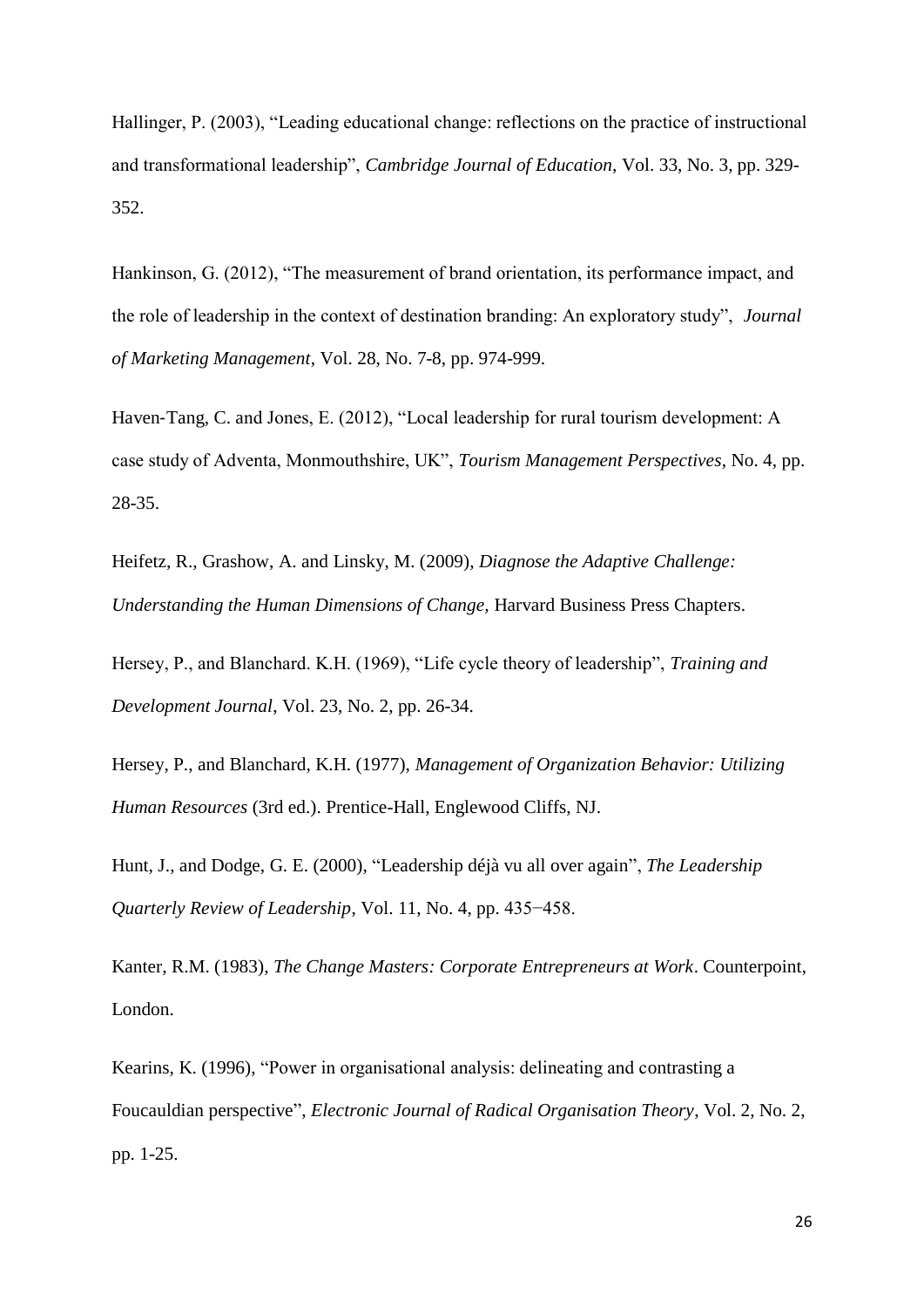Kimbu, A. N. and Ngoasong, M.Z. (2013), "Centralised decentralisation of tourism development: A network perspective", *Annals of Tourism Research*, Vol.40, pp. 235-259.

Kotter, J.P. (1990), "What leaders really do", *Harvard Business Review,* Vol. 68, No. 3, pp. 103-111.

Kotter, J.P. (1995), "Leading change: Why transformation efforts fail", *Harvard Business Review,* Vol. 73, No. 2, pp. 59-67.

Kotter, J.P. (1999), *What leaders really do*, Harvard Business Press.

Kotter J.P. (2007), "Leading Change", *Harvard Business Review,* Vol. 85, No. 1, pp. 96-103.

Krausz, R.R. (1986), "Power and leadership in organizations", *Transactional Analysis Journal,* Vol. 16, No. 2, pp. 85-94.

Knippenberg, D. van and Sitkin, S.B. (2013) "A critical assessment of charismatic transformational leadership research: back to the drawing board?", *The Academy of Management Annals*, Vol. 7, No. 1, pp. 1-60.

Lehmann, D. R. & Hulbert, J. (1972), "Are three-point scales always good enough?", *Journal of Marketing Research,* Vol. 9, No. 4, pp. 444-446.

Locke, W. (2007), "Higher education mergers: integrating organisational cultures and developing appropriate management styles", *Higher Education Quarterly,* Vol. 61, No. 1, pp. 83-102.

May, T. (2001), *Social Research: Issues, methods and process,* (third edition), Buckingham: Open University Press.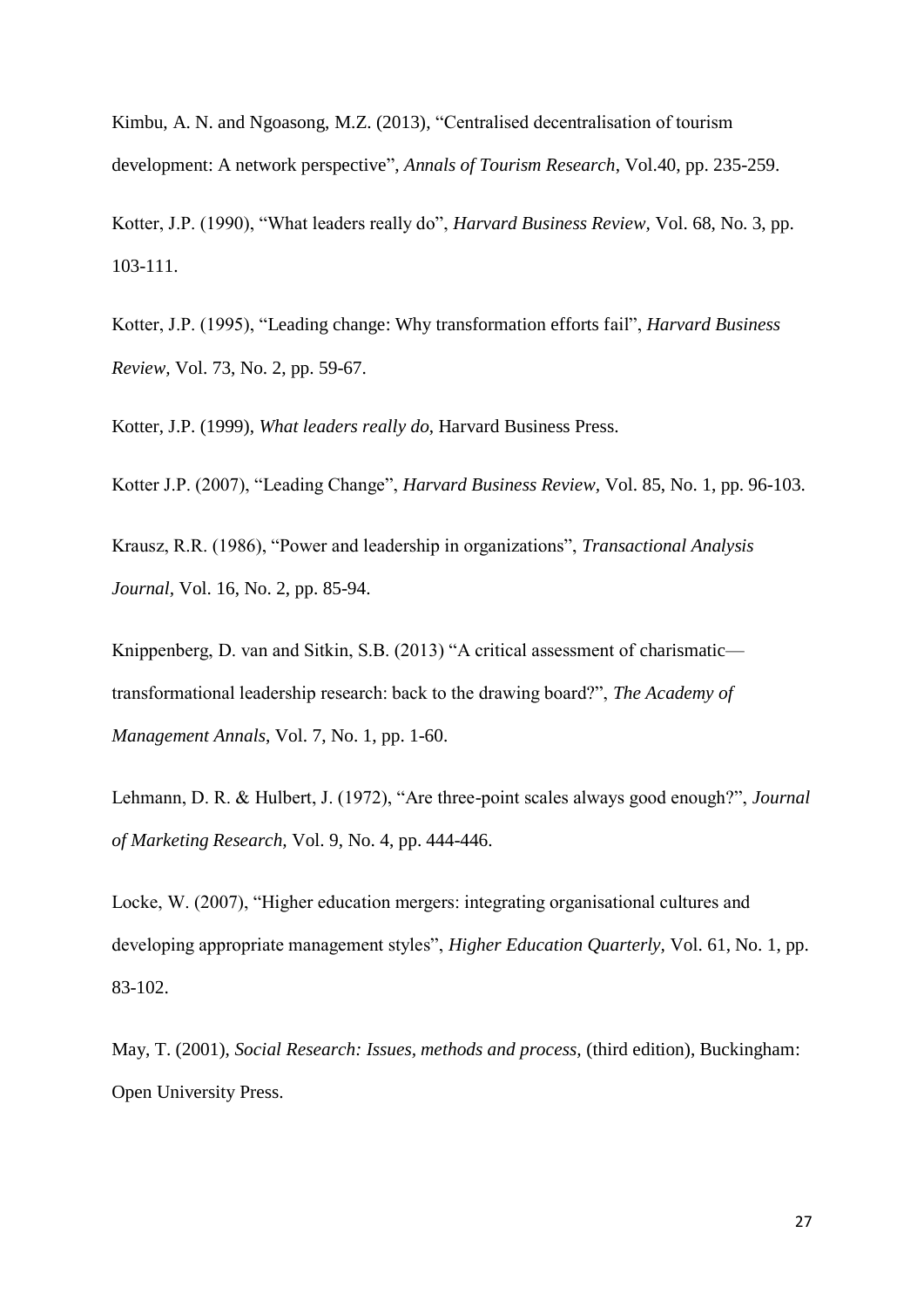Mitchell, R.K., Agle, B.R. and Wood, D.J. (1997), "Toward a theory of stakeholder identification and salience: defining the principle of who and what really counts", *Academy of Management Review*, Vol. 22, No. 4, pp. 853-886.

Murrell, K. L. (1997), "Emergent theories of leadership for the next century: Towards relational concepts", *Organization Development Journal*, Vol. 15, No. 3, pp. 35−42.

North Yorkshire County Council (2010), "2009 Parish population estimates, available at: <http://www.northyorks.gov.uk/CHttpHandler.ashx?id=11401&p=0> (accessed July 2011).

Northouse, P.G. (2004), *Leadership. Theory and Practice*. Sage, Thousand Oak.

Onyx, J. and Leonard, R.J. (2010), "Complex systems leadership in emergent community projects". *Community Development Journal*, Vol. 46, No. 4, pp. 493-510.

Ottenbacher, M.C. and Harrington, R.J. (2013), "A Case Study of a Culinary Tourism Campaign in Germany: Implications for Strategy Making and Successful Implementation", *Journal of Hospitality and Tourism Research,* Vol. 37, No. 1, pp. 1-15.

Parsons, T. (1968), *The Structure of Social Action* (second edition), Free Press, New York.

Patton, M. Q. (2002), *Qualitative research and evaluation methods,* Thousand Oaks, C.A: Sage.

Pearce, C.L. (2004) "The future of leadership: Combining vertical and shared leadership to transform knowledge work" *Academy of Management Perspectives,* Vol. 18, No. 1, pp. 47- 57.

Pfeffer, J. (1981), *Power in Organizations*, Pitman, Marshfield, MA.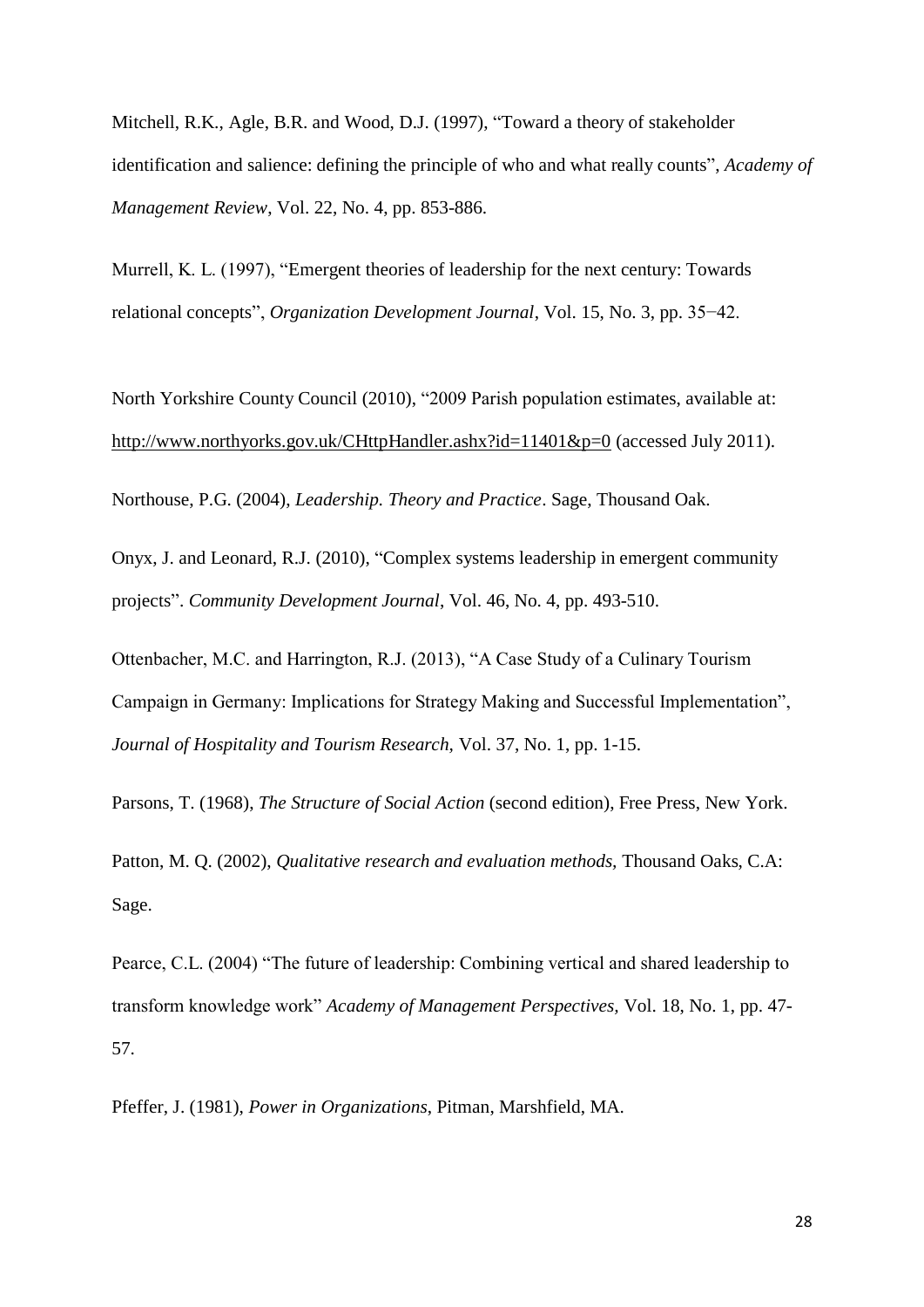Pforr, C. (2006), "Tourism policy in the making: an Australian network study", *Annals of Tourism Research*, Vol. 33, No. 1, pp. 87-108.

Powell, R.B., Cuschnir, A. and Peiris, P. (2009), "Overcoming governance and institutional barriers to Integrated Coastal Zone, marine protected area, and tourism management in Sri Lanka", *Coastal Management*, Vol. 37, No. 6, pp. 633-655.

Pechlaner, H., and Tschurtschenthaler, P. (2003), "Tourism policy, tourism organisations and change management in Alpine regions and destinations: a European perspective", *Current Issues in Tourism,* Vol. 6, No. 6, pp. 508-539.

Reed, M.G. (1997) "Power relations and community-based tourism planning". *Annals of Tourism Research*, Vol. 24, No. 3, pp. 566-591.

Rowley, T.J. (1997), "Moving beyond dyadic ties: A network theory of stakeholder influences", *Academy of Management Review*, Vol. 22, No. 4, pp. 887-910.

Ruhanen, L. (2013), "Local government: facilitator or inhibitor of sustainable tourism development?", *Journal of Sustainable Tourism*, Vol. 21, No. 1, pp. 80-98.

Scarborough Borough Council (2004), "20/20 vision: a strategic investment plan for Scarborough Borough, available at:

[http://www.scarborough.gov.uk/PDF/2020%20Vision%20-](http://www.scarborough.gov.uk/PDF/2020%20Vision%20-%20Strategic%20Investment%20Plan%20for%20Scarborough%20Borough.pdf)

[%20Strategic%20Investment%20Plan%20for%20Scarborough%20Borough.pdf](http://www.scarborough.gov.uk/PDF/2020%20Vision%20-%20Strategic%20Investment%20Plan%20for%20Scarborough%20Borough.pdf) (accessed July 2011).

Scott, N., Baggio, R. and Cooper, C. (2008), *Network Analysis and Tourism: From Theory to Practice*, Clevedon: Channel View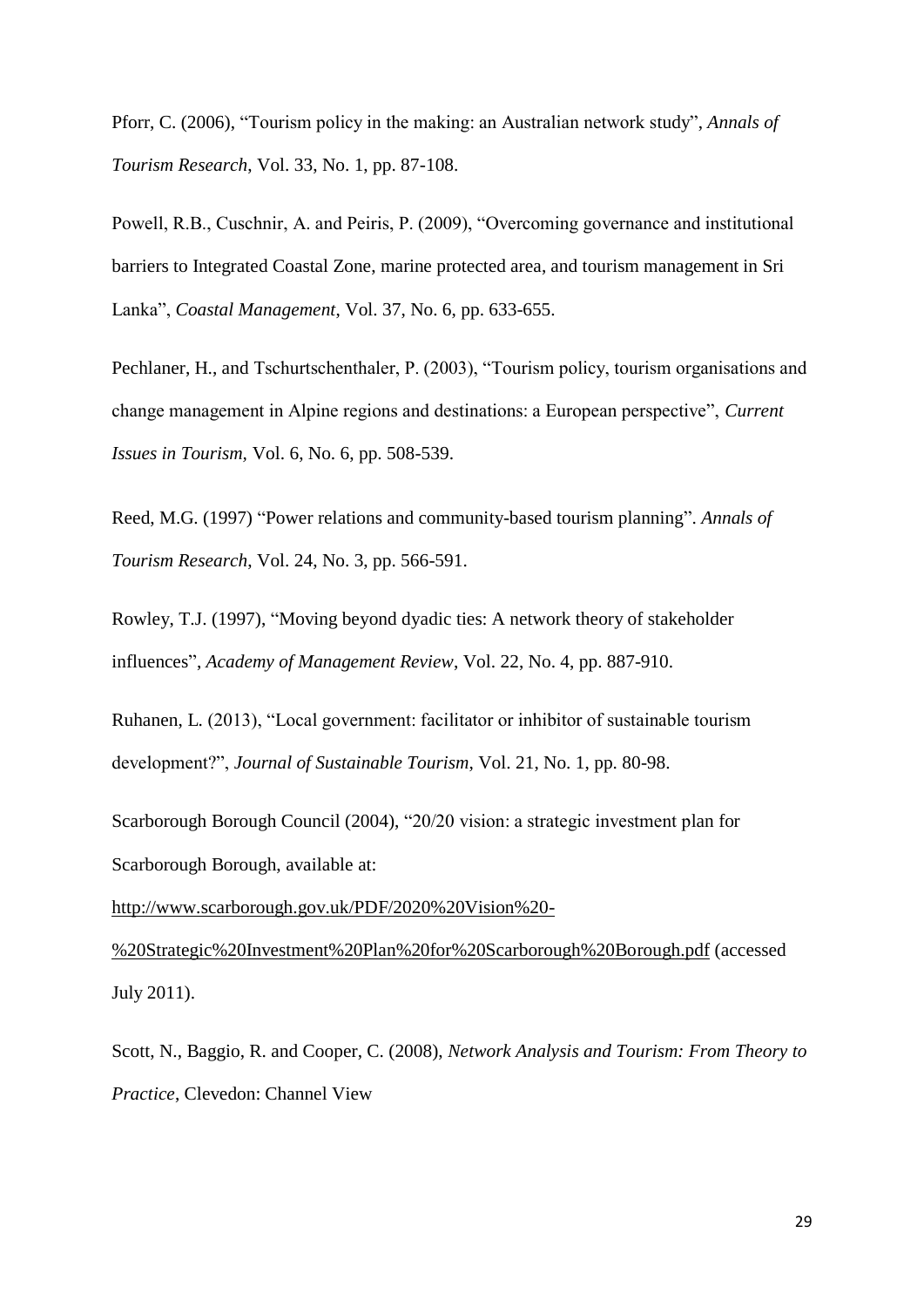Sheehan, L.R. and Ritchie, J.R.B. (2005), "Destination stakeholders – exploring identity and salience", *Annals of Tourism Research*, Vol. 32, No. 3, pp. 711-734.

Sibeon, R. (1999), "Agency, structure, and social chance as cross-disciplinary concepts", *Politics*, Vol. 19, No. 3, pp. 139-144.

Stevenson, N., Airey, D. and Miller, G. (2008), "Tourism policy making: the policymakers' perspective", *Annals of Tourism Research*, Vol. 35, No. 3, pp. 732-750.

Stewart, R. (1999), "Some observations concerning Sayles' managerial behaviour", *The Leadership Quarterly*, Vol. 10, No. 1, pp. 17−20.

Svensson, B., Nordin, S. and Flagestad, A. (2005) "A governance perspective on destination development-exploring partnerships, clusters and innovation systems", *Tourism Review*, Vol. 60, No. 2, pp. 32 – 37.

Swedberg, R. (2005), "Can there be a sociological concept of interest?", *Theory and Society*, Vol. 34, pp. 359-390.

Tannenbaum, R., and Schmidt, W. H. (1958), "How to Choose A Leadership Pattern", *Harvard Business Review*, Vol. 36, No. 2, pp. 95-101.

Teddlie, C. & Tashakkori, A. (2009), *Foundations of Mixed Methods Research: Integrating Quantitative and Qualitative Approaches in the Social and Behavioural Sciences,* Thousand Oaks, CA: Sage Publications.

Thiele, L.P. (1997), *Thinking Politics: Perspectives in Ancient, Modern, and Postmodern Political Theory*, Chatham House Publishers, Chatham, New Jersey.